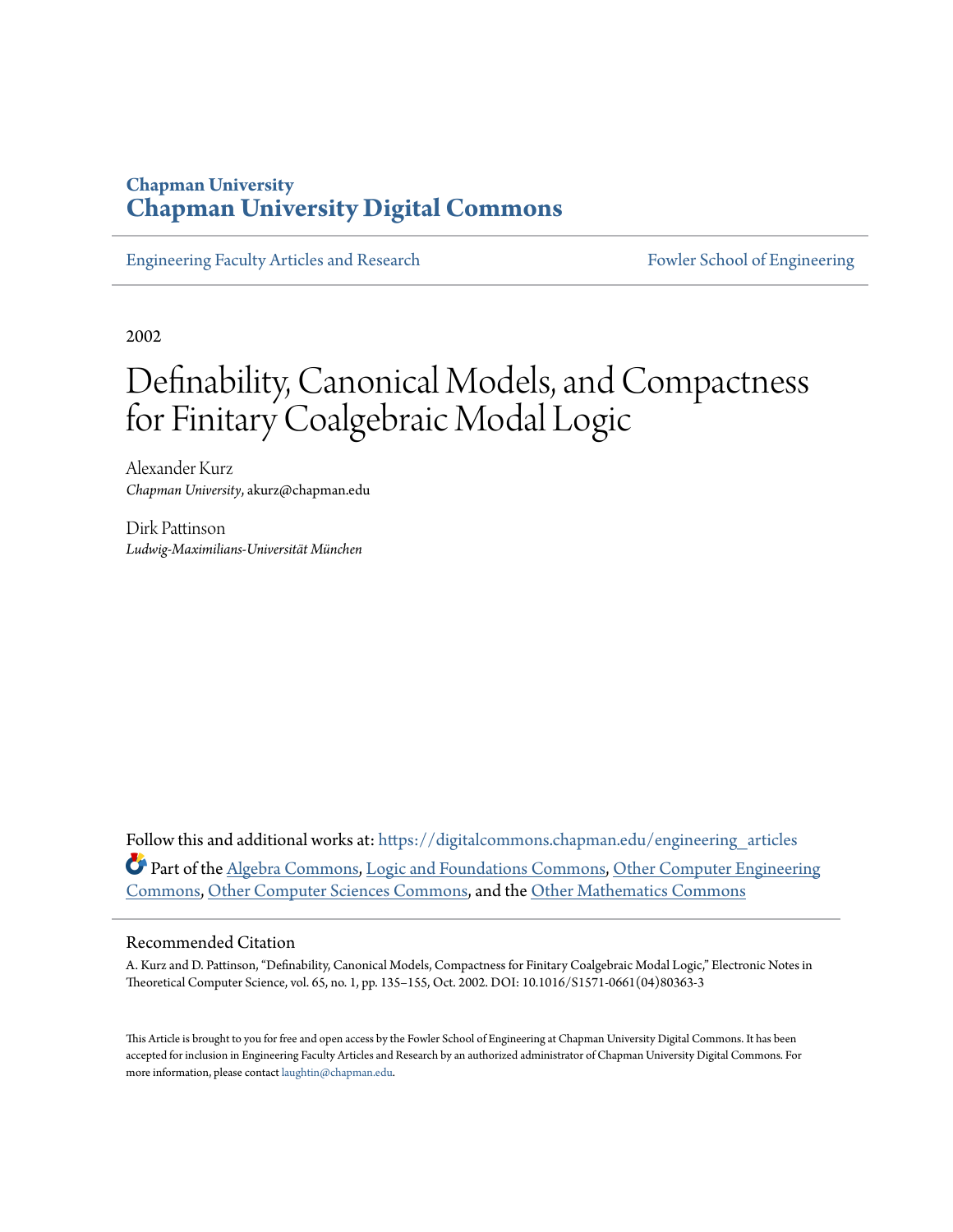# Definability, Canonical Models, and Compactness for Finitary Coalgebraic Modal Logic

#### **Comments**

This article was originally published in *Electronic Notes in Theoretical Computer Science*, volume 65, number 1, in 2002. [DOI: 10.1016/S1571-0661\(04\)80363-3](https://doi.org/10.1016/S1571-0661(04)80363-3)

# **Creative Commons License**<br> **C** 080

This work is licensed under a [Creative Commons Attribution-Noncommercial-No Derivative Works 3.0](https://creativecommons.org/licenses/by-nc-nd/3.0/) [License.](https://creativecommons.org/licenses/by-nc-nd/3.0/)

**Copyright**

Elsevier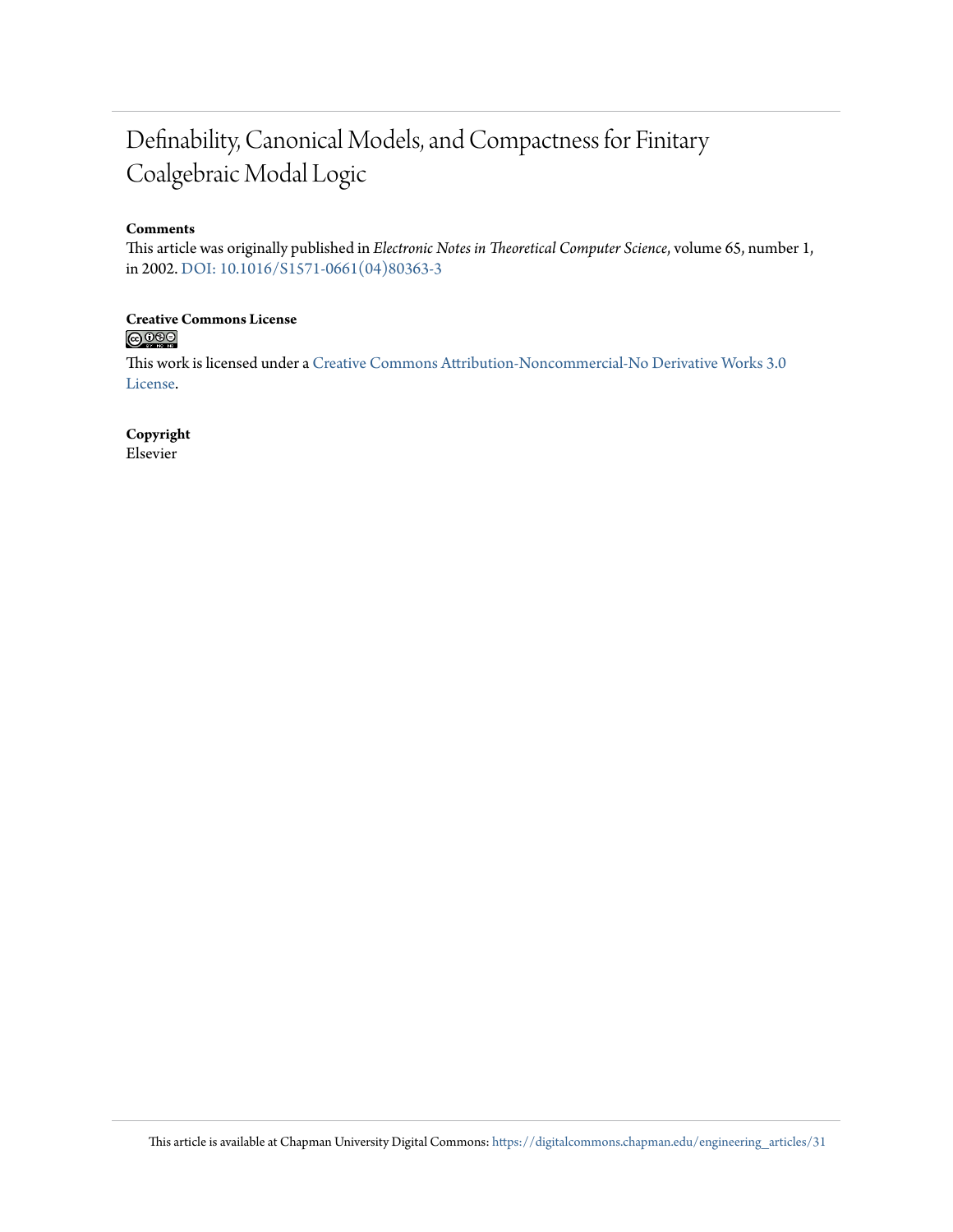# Definability, Canonical Models, Compactness for Finitary Coalgebraic Modal Logic

Alexander Kurz [1](#page-2-0)

*CWI P.O. Box 94079, 1090 GB Amsterdam The Netherlands*

Dirk Pattinson [2](#page-2-0)

*Ludwig-Maximilians-Universit¨at M¨unchen Oettingenstr. 67, 80538 M¨unchen Germany*

#### <span id="page-2-0"></span>**Abstract**

This paper studies coalgebras from the perspective of the *finitary* observations that can be made of their behaviours. Based on the terminal sequence, notions of finitary behaviours and finitary predicates are introduced. A category  $\text{Beh}_{\omega}(T)$  of coalgebras with morphisms preserving finitary behaviours is defined.

We then investigate definability and compactness for finitary coalgebraic modal logic, show that the final object in  $\text{Beh}_{\omega}(T)$  generalises the notion of a canonical model in modal logic, and study the topology induced on a coalgebra by the finitary part of the terminal sequence.

## **Introduction**

Coalgebras for an endofunctor <sup>T</sup> on Set encompass many types of state base systems, including Kripke models and frames, labelled transition systems, Moore- and Mealy automata and deterministic systems, see e.g. Rutten [\[22\]](#page-21-0). The research on modal logics as specification languages for coalgebras began with Moss  $|15|$  and was taken up in e.g.  $|14,21,20,8,9|$  $|14,21,20,8,9|$  $|14,21,20,8,9|$  $|14,21,20,8,9|$  $|14,21,20,8,9|$ .

The relationship between modal logic and coalgebras has been explained in  $[12]$  as follows. Denoting by Z the carrier of the final coalgebra, we can

c *2002 Published by Elsevier Science B. V.* Open access under [CC BY-NC-ND license.](http://creativecommons.org/licenses/by-nc-nd/3.0/)

<sup>1</sup> Email: [kurz@cwi.nl](mailto:kurz@cwi.nl)

<sup>2</sup> Email: [pattinso@informatik.uni-muenchen.de](mailto:pattinso@informatik.uni-muenchen.de)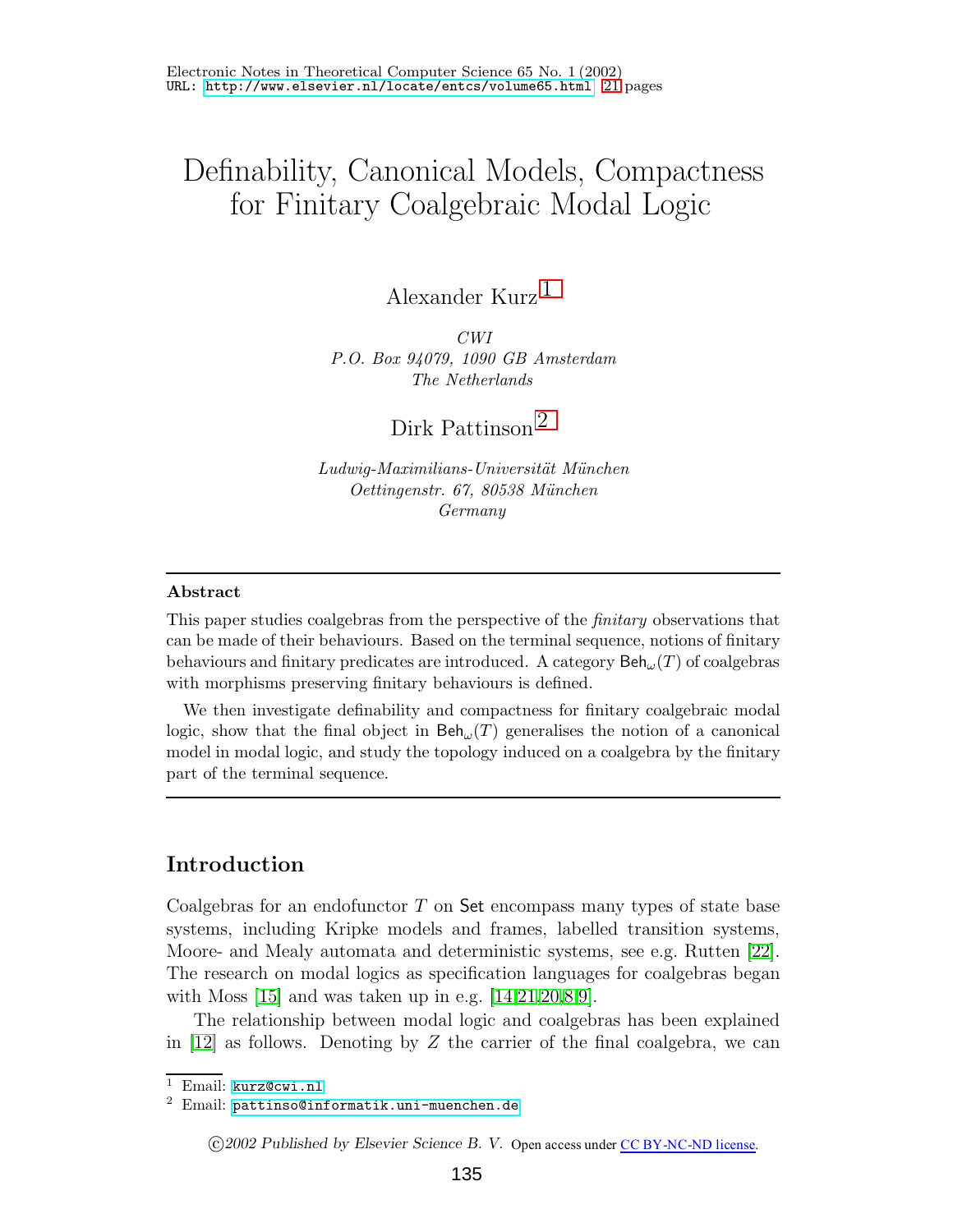consider as the semantics of a modal formula  $\varphi$  the subset  $\llbracket \varphi \rrbracket \subset Z$  satisfying  $\varphi$ .

The intuition here is: The elements of  $Z$  are the behaviours and the meaning of a modal formula  $\varphi$  is the property (i.e. set) of behaviours defined by  $\varphi$ . In case that the logics we are interested in are fully expressive in the sense that they allow to define all subsets of Z, we can identify modal formulae and subsets of Z, resulting in an approach to algebraically investigate modal logics, see [\[12](#page-21-6)[,13\]](#page-21-7).

Unfortunately, modal logics given by a finitary syntax are in general not fully expressive. The reason for this is simply that not all properties of behaviours can be described in a finitary language. One of the main topics of this paper is the quest for a semantics of modal logic that suits *finitary* modal logic as perfectly as the semantics sketched in the previous paragraph does for fully expressive modal logics.

The key concept used to account for finitariness is the so called *terminal* sequence  $(T^{n_1})$  of the endofunctor T. The terminal sequence  $(T^{n_1})$  can be understood as approximating the final coalgebra, see  $[1]$ . Intuitively, the elements of the n-th approximant represent the behaviours that can be observed of a system in *n* steps. Following [\[16](#page-21-8)[,17\]](#page-21-9), the semantics of a finitary modal formula  $\varphi$  of rank *n* will be a subset  $\llbracket \varphi \rrbracket \subseteq T^n1$ . <sup>[3](#page-3-0)</sup>

In case that the functor  $T$  maps finite sets to finite sets, this approach results in a perfect match between finitary modal logics and their semantics: For all finite ordinals n and all subsets of  $T<sup>n</sup>1$  we can assume a formula defining this subset. In case that  $T$  maps finite sets to infinite sets, which is for example the case for logics having infinitely many atomic propositions, there will be subsets of  $T<sup>n</sup>1$  which are not defined by a single finitary formula. This is one of the reasons to introduce topologies  $\tau_n$  on the approximants  $T^n1$  in Section [5,](#page-14-0) the idea being that finitary formulae correspond to clopen subsets.

The main novelty of the paper is probably, in Section [2,](#page-8-0) the introduction of the category  $\text{Beh}_{\omega}(T)$  that has coalgebras as objects and functions that preserve *finitary* behaviours as morphisms. One of the claims of this paper is that  $Beh_{\omega}(T)$  plays a role for finitary modal logics as  $Coalg(T)$  does for fully expressive modal logics. In Section [4,](#page-11-0) we show that  $\text{Beh}_{\omega}(T)$  always has a final object. Moreover, the final object in  $\text{Beh}_{\omega}(T)$  is compared to the canonical model as known from modal logic.

Another issue which arises when we focus on finitary logics is compactness. Compactness for coalgebraic modal logic is more complicated than for standard modal logic.In standard modal logic, compactness is inherited from the compactness of first-order logic by using van Benthem's translation of modal logic formulae to first-order formulae. The argument relies on the fact that, for

<span id="page-3-0"></span><sup>3</sup> In this paper, we only investigate modal formulas that have a finite rank, that is, we exclude modalities speaking about an infinite number of transition steps as eg the  $\Box^*$  of dynamic logic and the "always" of temporal logic.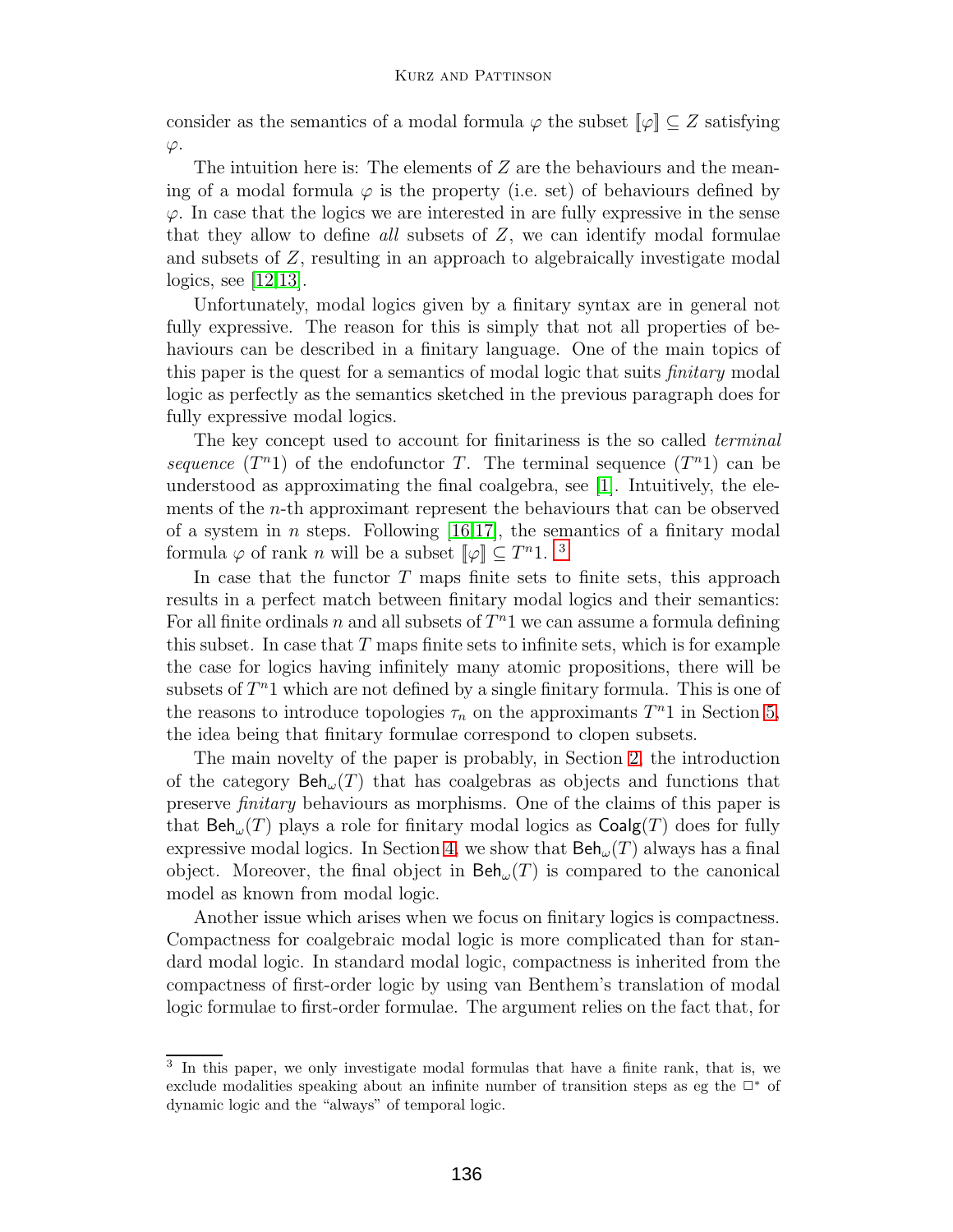#### Kurz and Pattinson

an appropriate first-order language  $\mathcal{L}$ , the models of  $\mathcal{L}$  are precisely the Kripke models.It is therefore not a surprise that the argument fails if we change the class of models. For example, modal logic is *not compact* on finitely branching Kripke models. Since both Kripke models and finitely branching Kripke models appear naturally as categories of coalgebras, we cannot expect finitary modal logics for coalgebras to be compact in general. Assuming that  $T$  maps finite sets to finite sets and based on Sections [4](#page-11-0) and [5,](#page-14-0) Section [6](#page-17-0) characterises those functors T for which finitary modal logics for T-coalgebras are compact.

## **1 Preliminaries and Notation**

We consider coalgebras for a  $Set$ -endofunctor T. The category of  $T$ -coalgebras and coalgebra morphisms is denoted by  $Coalg(T)$ . The final T-coalgebra, denoted by  $Z = (Z, \zeta)$ , is – if it exists – defined up to isomorphism by the property that for all  $A \in \text{Coalg}(T)$  there is a unique morphism  $!_A : A \to Z$ . Given an element a in A, we call  $(A, a)$  a process and  $A(a)$  its behaviour. Two processes  $(A, a)$  and  $(B, b)$  are *behaviourally equivalent* (written  $(A, a) \sim (B, b)$ ), if they can be identified by a morphism of coalgebras, i.e. if there exists  $(C, c) \in \text{Coalg}(T)$  and  $f : A \to C$ ,  $g : B \to C \in \text{Coalg}(T)$  such that  $f(a) = g(b)$ .

If the final coalgebra exists, this is clearly equivalent to  $!_A(a) = 1_B(b)$ .

**Example 1.1** [Streams] For a set D consider  $TX = D \times X$ . Given a coalgebra  $\alpha = \langle head, tail \rangle : A \to D \times A$  the (complete) behaviour of an element  $a \in A$  is the infinite list  $(head(a), head(tail(a)), head(tail(tail(a))), \ldots)$ . Accordingly, the final coalgebra  $\mathsf{Z} = (D^{\mathbb{N}}, \langle head, tail \rangle)$  is given by the infinite lists over D.

**Example 1.2** [Kripke models] Let Prop be a countably infinite set. Coalgebras for the functor  $T(X) = \mathcal{P} X \times \mathcal{P}$ Prop are Kripke models. The coalgebraic notion of behavioural equivalence coincides with the standard notion of bisimulation in modal logic.

We have seen how the final coalgebra (if it exists) provides a notion of behaviour. In general, however, the behaviour of a process represents an infinite amount of information.This paper investigates properties of processes, which can be specified by a finite amount of information. Hence the final coalgebra (containing the infinite behaviours of all processes) has to be replaced by finitary approximations. These approximations are provided by the (finitary part) of the so-called terminal sequence of the underlying endofunctor T.

#### 1.1 The Terminal Sequence

Terminal sequences can be thought of as approximating the final coalgebra. The following definition has been taken from [\[24\]](#page-22-0).

The terminal sequence of T is an ordinal indexed sequence of sets  $(Z_{\alpha})$ together with a family  $(p^{\alpha}_{\beta})_{\beta \leq \alpha}$  of functions  $p^{\alpha}_{\beta}: Z_{\alpha} \to Z_{\beta}$  for all ordinals  $\beta \leq \alpha$  such that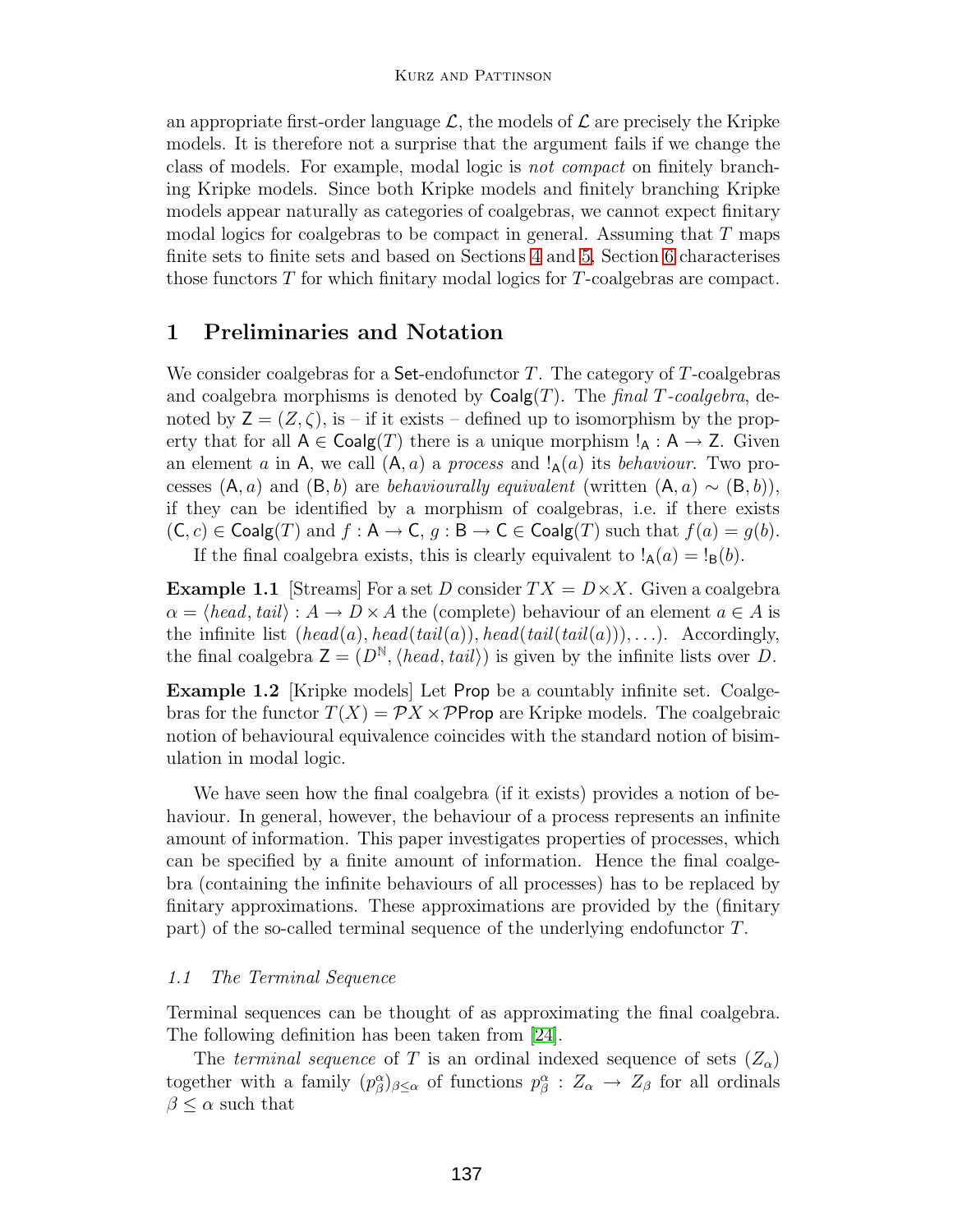- $Z_{\alpha+1} = TZ_{\alpha}$  and  $p_{\beta+1}^{\alpha+1} = Tp_{\beta}^{\alpha}$  for all  $\beta \leq \alpha$
- $p_{\alpha}^{\alpha} = id_{Z_{\alpha}}$  and  $p_{\gamma}^{\alpha} = p_{\gamma}^{\beta} \circ p_{\beta}^{\alpha}$  for  $\gamma \leq \beta \leq \alpha$
- The cone  $(Z_\alpha, (p_\beta^\alpha))_{\beta < \alpha}$  is limiting whenever  $\alpha$  is a limit ordinal.

Thinking of  $Z_{\alpha}$  as the  $\alpha$ -fold application of T to the limit 1 of the empty diagram, we write  $Z_{\alpha} = T^{\alpha}1$  in the sequel. Intuitively,  $T^{n}1$  represents behaviours which can be exhibited in *n* steps. For example, if  $TX = D \times X$ , then  $T^n1 \cong D^n$  contains all lists of length n.

<span id="page-5-0"></span>Note that every coalgebra  $(C, \gamma)$  gives rise to a cone  $(C, (\gamma_{\alpha}: C \to T^{\alpha}1))$ over the terminal sequence:

**Definition 1.3** Given  $(C, \gamma) \in \text{Coalg}(T)$ , let  $\gamma_0 = I_C : C \to 1$  denote the unique mapping. For successor ordinals  $\alpha = \beta + 1$  let  $\gamma_{\alpha}: C \to T^{\alpha}1 = T\gamma_{\beta} \circ \gamma$ . If  $\alpha$  is a limit ordinal, let  $\gamma_\alpha$  be the unique map for which  $\gamma_\beta = p_\beta^\alpha \circ \gamma_\alpha$  for all  $\beta < \alpha$ .

We will often use without further mentioning the following easy

<span id="page-5-2"></span>**Proposition 1.4** Let n be an ordinal.

- (i) Let  $f : (A, \alpha) \to (B, \beta)$  be a coalgebra morphism. Then  $\beta_n \circ f = \alpha_n$ .
- (ii) Let  $(A, \alpha) \in \text{Coalg}(T)$ . Then  $p_n^{n+1} \circ T(\alpha_n) \circ \alpha = \alpha_n$ .

#### 1.2 Coalgebraic Modal Logic

We explain how to extract a modal language from a given functor  $T : Set \rightarrow$ Set. Following  $[16,17]$  $[16,17]$ , we consider modal logics for coalgebras given by predicate liftings.

**Definition 1.5** A predicate lifting for T is a natural transformation  $\lambda: 2 \rightarrow$  $2 \circ T$ , where 2 denotes the contravariant powerset functor.

<span id="page-5-1"></span>**Example 1.6** Consider  $TX = \mathcal{P}(X) \times \mathcal{P}(A)$ , where A is a set of atomic propositions.Then T-coalgebras are in 1-1 correspondence with Kripke models over the set A of atoms.We demonstrate how to capture the interpretation of atoms and modalities using predicate liftings. Let  $a \in A$  and consider the liftings  $\lambda$  and  $\lambda_a$  given by

$$
\lambda(X)(\mathfrak{x}) = \{(\mathfrak{x}', \mathfrak{a}) \in \mathcal{P}(X) \times \mathcal{P}(A) \mid \mathfrak{x}' \subseteq \mathfrak{x}\}
$$

$$
\lambda_a(X)(\mathfrak{x}) = \{(\mathfrak{x}', \mathfrak{a}) \in \mathcal{P}(X) \times \mathcal{P}(A) \mid a \in \mathfrak{a}\}.
$$

Given  $(C, \gamma) \in \mathsf{Coalg}(T)$ , we write  $c \to c'$  if  $c, c' \in C$  and  $c' \in \pi_1 \circ \gamma(c)$ . Also, if  $c \in C$  and  $a \in A$ , we write  $c \models a$  iff  $a \in \pi_2 \circ \gamma(c)$ .

For the case of modalities, consider a subset  $c \subset C$ , which we think of as the interpretation  $\mathfrak{c} = [\![\varphi]\!]$  of a modal formula  $\varphi$ . Then

$$
\gamma^{-1} \circ \lambda(C)(\mathfrak{c}) = \{c \in C \mid \forall c' \in C.c \to c' \implies c' \in \mathfrak{c}\}\
$$

corresponding to the interpretation of  $\square \varphi$ . The same formula with  $\lambda$  replaced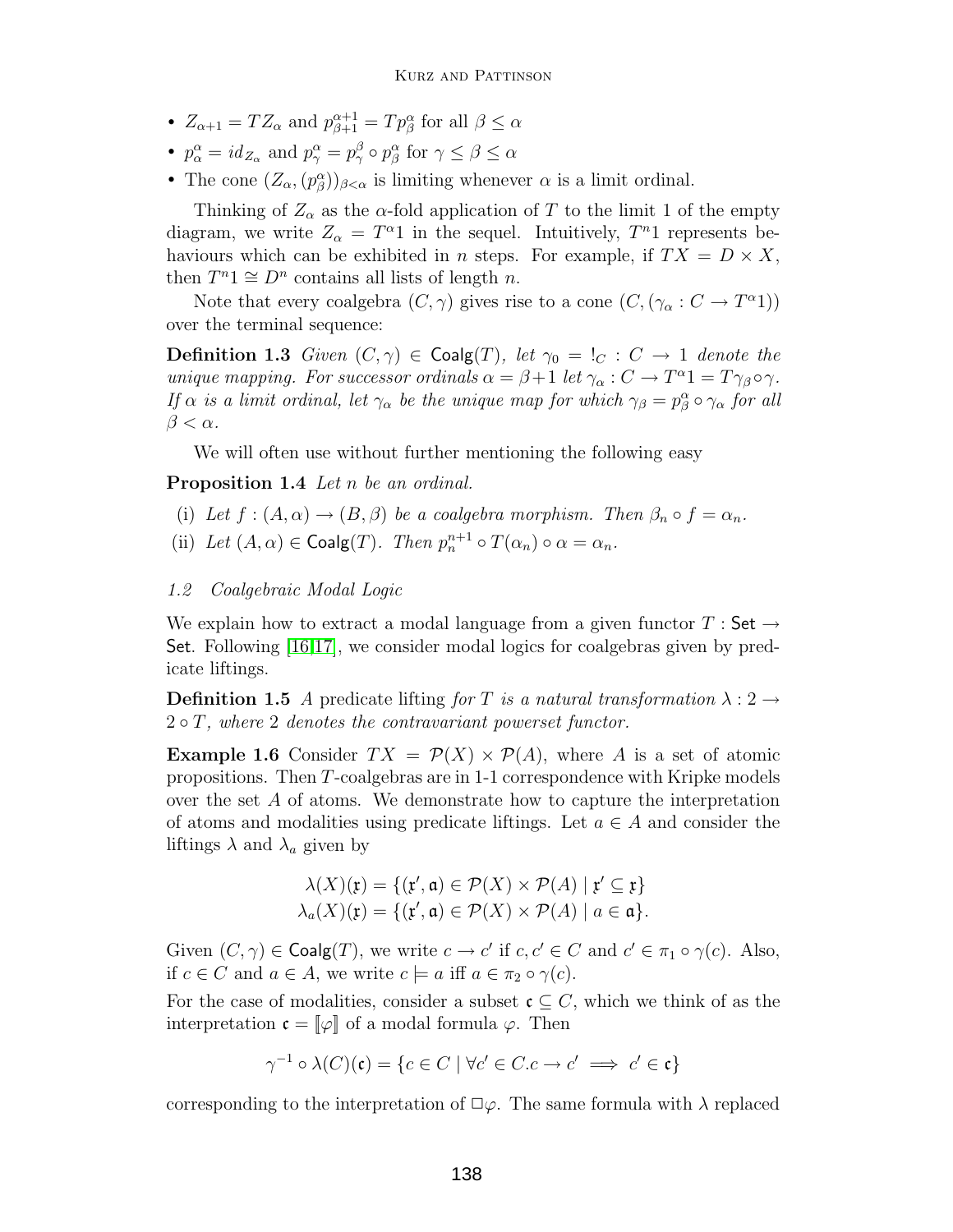by  $\lambda_a$  yields

$$
\gamma^{-1} \circ \lambda_a(C)(\mathfrak{c}) = \{c \in C \mid c \models a\}.
$$

Hence, given any  $\mathfrak{c} \subset C$ , we can capture the set of worlds which satisfy a using the lifting  $\lambda_a$ .

**Definition 1.7 (Syntax and semantics of**  $\mathcal{L}(T,\Lambda)$ **)** Given a set  $\Lambda$  of predicate liftings for T, we consider the language  $\mathcal{L}(T,\Lambda)$ , often abbreviated to  $\mathcal{L}(\Lambda)$ , which is given by the grammar

$$
\varphi ::= f f \mid \varphi \to \psi \mid [\lambda] \varphi \qquad (\lambda \in \Lambda)
$$

For a structure  $(C, \gamma) \in \text{Coalg}(T)$ , the semantics  $[\varphi]_{\gamma} \subseteq C$  is given by

$$
[\![\mathbf{f}]\!]_{\gamma} = \emptyset \qquad [\![\varphi \to \psi]\!]_{\gamma} = (C \setminus [\![\varphi]\!]_{\gamma}) \cup [\![\psi]\!]_{\gamma} \qquad [[\lambda]\varphi]\!]_{\gamma} = \gamma^{-1} \circ \lambda(C)([\![\varphi]\!]_{\gamma})
$$

**Notation 1.8 (The modal logic**  $ML$ **) In case of**  $T = \mathcal{P} \times \mathcal{P}$ **Prop, Prop** countably infinite, we denote  $\mathcal{L}(T,\Lambda)$  with  $\Lambda$  as in the example above by ML. ML is the standard modal logic for Kripke models.

In the remainder of this section we show that each formula  $\varphi \in \mathcal{L}(\Lambda)$ gives rise to a predicate  $t \subseteq T^n1$  for some  $n \in \mathbb{N}$ . Given any structure  $(C, \gamma) \in \text{Coalg}(T)$ , we show that  $[\![\varphi]\!]_{\gamma} = \gamma_n^{-1}(t)$ , where  $\gamma_n$  is defined as in Definition 1.3 Definition [1.3.](#page-5-0)

<span id="page-6-0"></span>**Definition 1.9 (Formulas of rank** n) Let  $L_0$  denote the set of formulae of propositional logic, that is,  $L_0$  is given by the grammar

$$
L_0 \ni \varphi, \psi ::= \mathbf{f} \mid \varphi \to \psi
$$

The mapping  $d_0: L_0 \to \mathcal{P}(1)$  is given by  $d_0(\varphi)=1$  iff  $\varphi$  is a tautology, and  $d_0(\varphi) = \emptyset$ , otherwise. For  $n \geq 0$  the set  $L_{n+1}$  is given by the grammar

$$
L_{n+1} \ni \varphi, \psi ::= \text{ff} \mid \varphi \to \psi \mid [\lambda] \varrho \qquad (\lambda \in \Lambda, \varrho \in L_n)
$$

The mapping  $d_{n+1}: L_{n+1} \to \mathcal{P}(T^{n+1})$  is given inductively by

$$
\mathbf{f} \mapsto \emptyset \qquad \varphi \to \psi \mapsto (T^{n+1} \mathbf{1} \setminus d_{n+1}(\varphi)) \cup d_{n+1}(\psi) \qquad [\lambda] \varrho \mapsto \lambda(T^n \mathbf{1}) (d_n(\varrho))
$$

We call formulae in  $L_n$  formulae of rank n. For  $\varphi \in L_n$ , we also write  $[\varphi]_n$ or simply  $\llbracket \varphi \rrbracket$  instead of  $d_n(\varphi)$ .

**Example 1.10** In case of  $ML$ , an equivalent definition of the rank of a formula is the following:  $rank(f) = 0$ ,  $rank(\varphi \to \psi) = max{rank(\varphi), depth(\psi)},$  $rank(p) = 1$  for  $p \in Prop, rank(\Box \varphi) = rank(\varphi) + 1$ . This is a slight variation of the standard definition in modal logic (where  $rank(p) = 0$ ) but can be used to the same effect.

Intuitively, a formula  $\varphi \in L_n$  describes behaviour which take n transition steps into account. When thinking of the sets  $T<sup>n</sup>1$  as representing the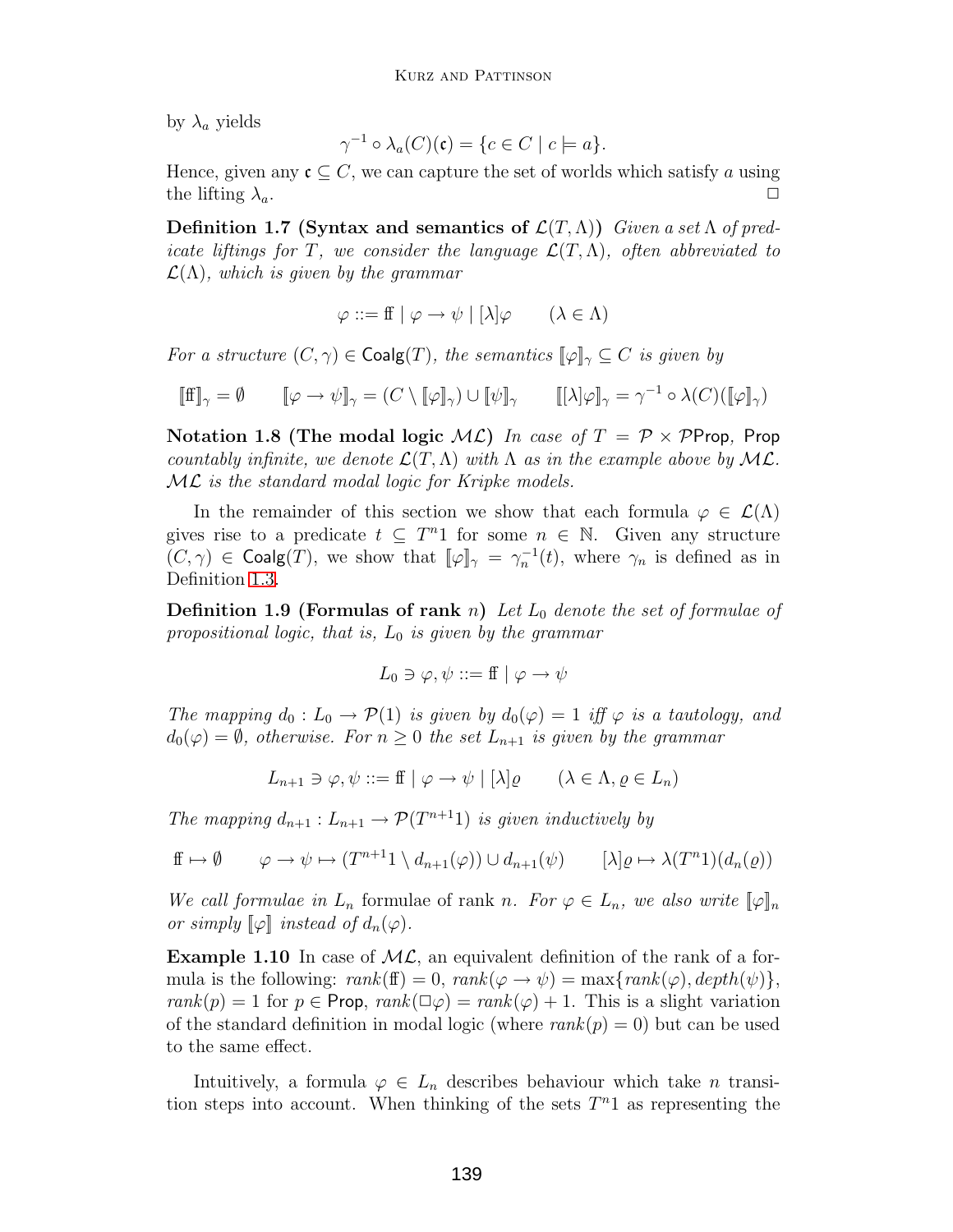behaviour which can be exhibited in *n* transition steps, the value  $d_n(\varphi)$  is a model-independent interpretation of  $\varphi$ . We note that every formula is eventually contained in one of the  $L_n$ 's:

**Proposition 1.11**  $\mathcal{L}(\Lambda) = \bigcup_{n \in \mathbb{N}} L_n$ .

The following proposition supports the intuition that  $d_n(\varphi)$  is a semantic model-independent representation of the  $\varphi$ , for  $\varphi \in L_n$ .

**Proposition 1.12** Suppose  $(C, \gamma) \in \text{Coalg}(T)$ . Then

$$
[\![\varphi]\!]_\gamma = \gamma_n^{-1} \circ d_n(\varphi)
$$

for all  $n \in \mathbb{N}$  and all  $\varphi \in L_n$ .

**Proof** By induction on *n* using the naturality of predicate liftings.  $\Box$ 

In order to obtain definability results, we have to assume that the logic under consideration is reasonably expressive.We deal with two notions of expressiveness: logics, which allow the denotation of every  $t \subseteq T^n1$  by a formula, and those which allow to carve out every predicate  $t \subseteq T^n1$  by a set of formulae.The formal definition is as follows:

**Definition 1.13 (Formula-(set-)expressive)** The language  $\mathcal{L}(T,\Lambda)$  is called

- formula-expressive, if every  $d_n$  is a surjection
- formula-set-expressive, if every  $D_n$  is a surjection

where  $d_n$  is as in Definition [1.9](#page-6-0) and  $D_n$  is defined by

$$
D_n: \mathcal{P}L_n \to \mathcal{P}T^n 1, \quad \Phi \mapsto \bigcap \{d_n(\varphi) : \varphi \in \Phi\}.
$$

For  $\mathcal{L}(T,\Lambda)$  to be expressive, we have to put a completeness condition on the set of of predicate liftings.

- **Definition 1.14 (Separation)** (i) Suppose C is a set and  $\mathcal{C} \subseteq \mathcal{P}(C)$  is a system of subsets of C. We call C separating, if the map  $s: C \to \mathcal{P}(\mathcal{C}),$  $s(c) = \{c \in C \mid c \in c\}$  is monic.
- (ii) A set  $\Lambda$  of predicate liftings for C is called separating, if  $\{\lambda(C)(\mathfrak{c}) \mid \lambda \in$  $\Lambda, \mathfrak{c} \subseteq C$  is a separating set of subsets of TC, for all sets C.

The idea of separation is that the individual points of  $C$  can be distinguished by the predicates  $P \in \mathcal{C}$ . Passing to predicate liftings, we can distinguish individual successors  $x \in TX$  by means of predicate liftings, assuming that all points of  $X$  can be distinguished.

The separation property is present in many examples, notably also in Example [1.6.](#page-5-1)

**Example 1.15** Let  $TX = \mathcal{P}(X) \times \mathcal{P}(A)$  for some set A of atomic propositions. Consider  $\Lambda = {\lambda} \cup {\lambda_a | a \in A}$  as defined in Example [1.6.](#page-5-1) Then  $\Lambda$  is separating.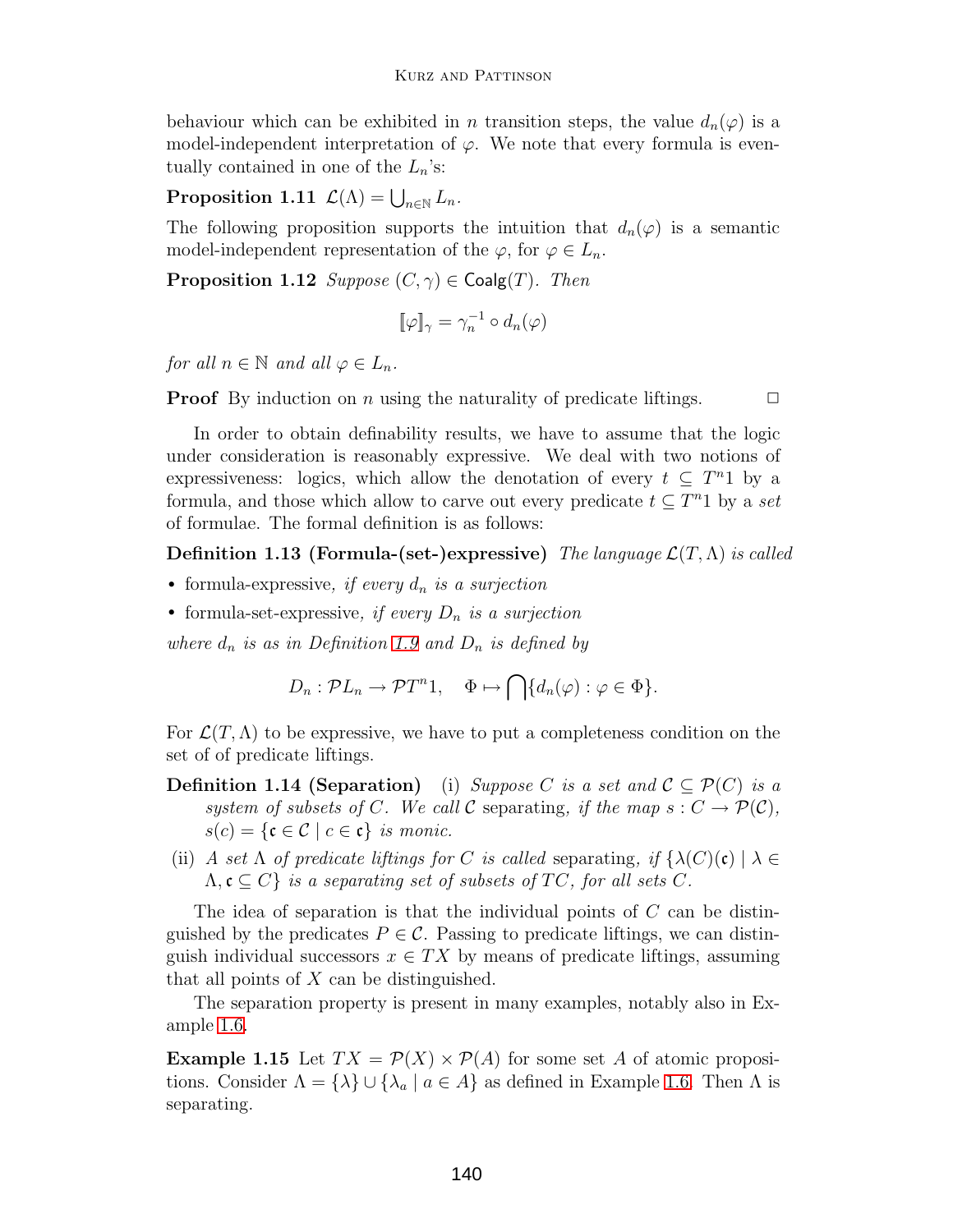Assuming that T maps finite sets to finite sets, which corresponds to the fact of having only finitely many propositional variables in the case of Kripke models, one easily establishes

<span id="page-8-1"></span>**Proposition 1.16** Suppose T maps finite sets to finite sets and Λ is separating. Then  $\mathcal{L}(T,\Lambda)$  is formula-expressive.

Given a structure  $(C, \gamma) \in \text{Coalg}(T)$ , the above proposition says that every predicate  $\mathfrak{c} \subseteq C$  on C, which arises as  $\gamma_n^{-1}(t)$  for some  $t \subseteq T^n1$  can actually be denoted by a formula.

<span id="page-8-2"></span>In the case of Kripke models with a countably infinite set of propositional variables we have

**Proposition 1.17** Let  $T = \mathcal{P} \times \mathcal{P}$ Prop, Prop countably infinite, and  $\mathcal{L}(T,\Lambda)$  $ML$ . Then  $\mathcal{L}(T,\Lambda)$  is formula-set-expressive.

Given a structure  $(C, \gamma) \in \text{Coalg}(\mathcal{P} \times \mathcal{P} \text{Prop})$ , the above proposition says that every predicate  $\mathfrak{c} \subseteq C$  on C, which arises as  $\gamma_n^{-1}(t)$  for some  $t \subseteq T^n1$  can be denoted by a set of formulae.

# <span id="page-8-0"></span>**2** Finitary Predicates and the Category  $\text{Beh}_{\omega}(T)$

Behavioural predicates, i.e. predicates on coalgebras which are invariant under observational equivalence, can be considered as subsets of the carrier of the final coalgebra.Here, we are interested in finitary behavioural predicates and we propose to consider them as subsets of the  $T<sup>n</sup>1$ ,  $n < \omega$ , given by the terminal sequence.

First, recalling Definition [1.3,](#page-5-0) we define a notion of *n*-step behavioural equivalence and of predicates of rank n.

**Definition 2.1 (**n**-Behavioural equivalence)** Let n be an ordinal. For two coalgebras  $A = (A, \alpha)$ ,  $B = (B, \beta)$  define  $(A, a) \sim_n (B, b)$  iff  $\alpha_n(a) = \beta_n(a)$ . Similarly,  $A \sim_n B$  iff  $\alpha_n(A) = \beta_n(B)$  and  $A \sim_{\leq \omega} B$  iff  $\alpha_n(A) = \beta_n(B)$  for all  $n<\omega$ .

Under the assumption that the final coalgebra exists, we consider two points x and y as behaviourally equivalent, if they are identified by the unique morphism into the final coalgebra. As shown in  $[1]$ , this is equivalent to  $\alpha_n(x) = \alpha_n(y)$  for all ordinals n. The notion of finitary behavioural predicates, which we are about to introduce, restricts the validity of the above equation to finite ordinals.

**Remark 2.2** While  $(A, a) \sim_{\omega} (B, b) \Leftrightarrow \forall n < \omega$ .  $(A, a) \sim_{n} (B, b)$ , we only have  $A \sim_{\omega} B \Rightarrow \forall n \langle \omega \cdot A \sim_n B$ . For an example refuting the converse, let  $TX = \{a, b\} \times X$ , A the final coalgebra with carrier  $\{a, b\}^{\omega}$  and B the subcoalgebra with carrier  $\{s \cdot a^{\omega} : s \in \{a, b\}^*\}.$ 

<span id="page-8-3"></span>**Example 2.3** For  $TX = \mathcal{P}X \times \mathcal{P}$ Prop, *n*-behavioural equivalence is (a slight variation of) the bounded bisimulation of modal logic as studied in [\[5\]](#page-20-2).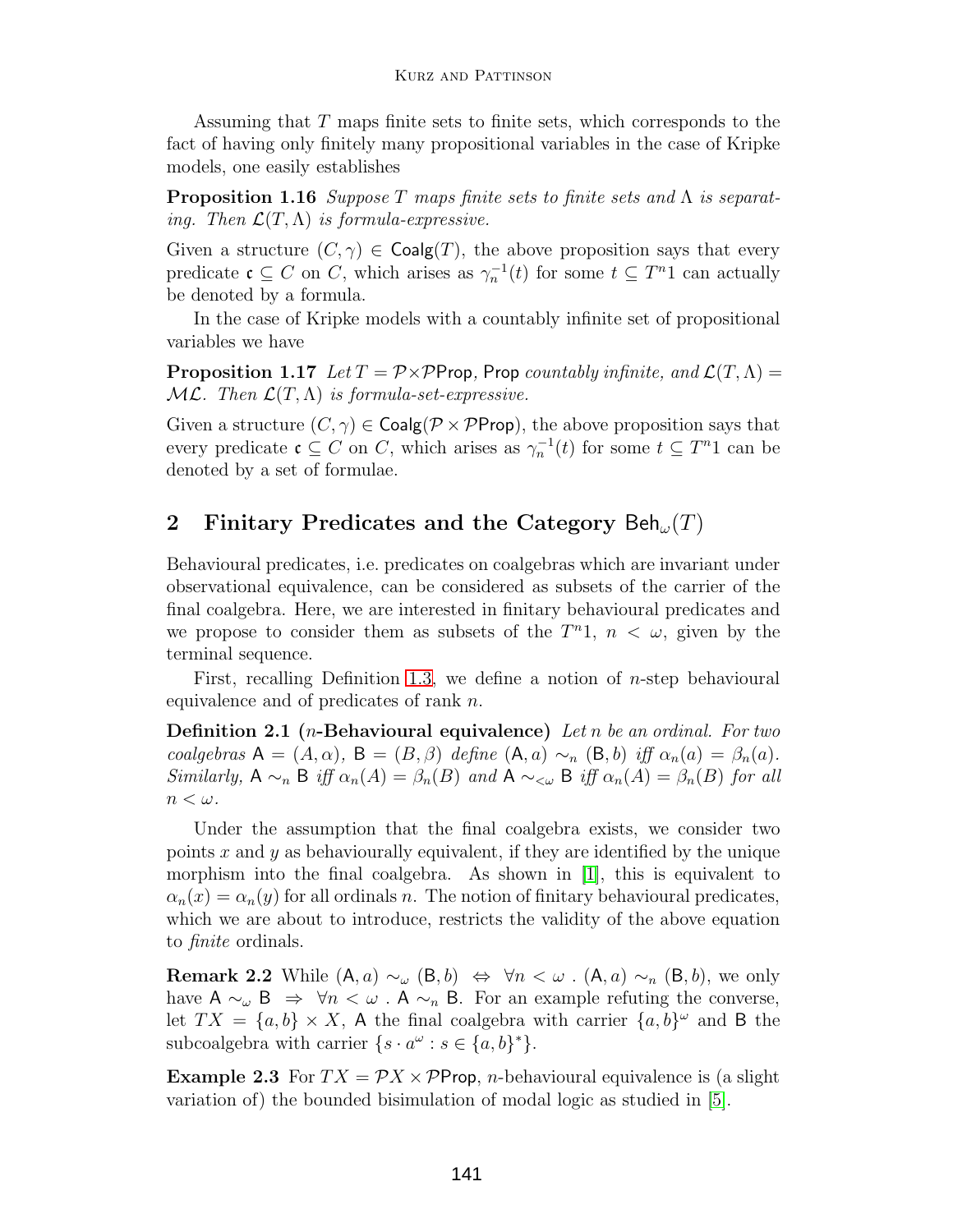**Definition 2.4 (Behavioural predicates of rank n)** A set  $S \subseteq T^n1$  is called a behavioural predicate of rank n. A process  $(A, \alpha, a)$  satisfies S, written  $(A, \alpha, a) \models S$  and often abbreviated as  $a \models S$ , iff  $\alpha_n(a) \in S$ .

We also use standard notation such as  $(A, \alpha) \models S \Leftrightarrow \forall a \in A \land a \models S$  and  $\llbracket S \rrbracket_{(A,\alpha)} = \{a \in A : a \models S\}$  and  $\text{Mod}(S) = \{\mathsf{A} \in \textsf{Coalg}(T) : \mathsf{A} \models S\}.$ 

**Example 2.5** Let  $\varphi \in \mathcal{L}(T,\Lambda)$  be a formula of rank *n*. Then the semantics of  $\varphi$  is determined by the predicate  $\llbracket \varphi \rrbracket \subseteq T^n1$  (cf. Definition [1.9\)](#page-6-0). If T maps finite sets to finite sets and  $\Lambda$  is separating, every predicate  $S \subseteq T^n1$  is denoted by a formula (cf. Proposition [1.16\)](#page-8-1). In case of  $ML$  every predicate is denoted by a set of formulae (cf. Proposition [1.17\)](#page-8-2).

**Remark 2.6** In [\[12,](#page-21-6)[11\]](#page-21-10) it was proposed to investigate modal logics by considering subsets of the final coalgebra as the semantics of modal formulae.From this perspective, the approach presented here is a special case. Let  $(Z, \zeta)$  be the final coalgebra. Then every  $S \subseteq T^n1$  is logically equivalent to  $\zeta_n^{-1}(S) \subseteq Z$ . Indeed,  $(A, a) \models S \Leftrightarrow \alpha_n(a) \in S \Leftrightarrow \zeta_n(!_{\mathsf{A}}(a)) \in S \Leftrightarrow !_{\mathsf{A}}(a) \in \zeta_n^{-1}(S)$ which was the definition of satisfaction for modal formulae as subsets of the final coalgebra. This will be used in the next section.

Predicates of rank n and n-behavioural equivalence are related by the following propositions.

**Proposition 2.7** Suppose  $\mathcal{L}(T,\Lambda)$  is formula-expressive. Then, for all A and a in A, there exists  $\varphi_{(A,a)} \in \mathcal{L}(T,\Lambda)$  such that  $(A,a) \sim_n (B,b) \Leftrightarrow (B,b) \models$  $\varphi_{(A,a)}$ .

The following is a result well-known in modal logic (cf. [\[5\]](#page-20-2), Proposition 2.8).

<span id="page-9-1"></span>**Proposition 2.8** Suppose  $\mathcal{L}(T,\Lambda)$  is formula-set-expressive and consider A,  $B \in \text{Coalg}(T)$  and elements a in A, b in B. Then

 $(A, a) \sim_n (B, b) \iff (a \models \varphi \Leftrightarrow b \models \varphi \text{ for all } \varphi \in \mathcal{L}(T, \Lambda) \text{ of } rank n).$ 

<span id="page-9-0"></span>We now define the category  $\text{Beh}_{\omega}(T)$  of coalgebras that has as morphisms those function which preserve finitary behaviours.

**Definition 2.9 (Beh<sub>ω</sub>(T)**) The category  $\text{Beh}_{\omega}(T)$  has T-coalgebras as objects. Morphisms  $f:(A,\alpha)\to (B,\beta)$  are those functions  $f:A\to B$  such that, for all  $n < \omega, \beta_n \circ f = \alpha_n$ .

**Remark 2.10** For  $f : A \rightarrow B$  each of the following is equivalent to f being a morphism  $f : (A, \alpha) \to (B, \beta)$  in  $\text{Beh}_{\omega}(T)$ 

$$
\beta_{\omega} \circ f = \alpha_{\omega}
$$
  

$$
\forall n < \omega \,.\,\forall S \subseteq T^{n}1 \,.\,\forall a \in A \,.\,f(a) \models S \Leftrightarrow a \models S
$$

**Remark 2.11** Clearly, every morphism of coalgebras  $f : (A, \alpha) \to (B, \beta) \in$ Coalg(T) is also a morphism  $f \in \text{Beh}_{\omega}(T)$ . We hence obtain a functorial inclusion  $\mathsf{Coalg}(T) \to \mathsf{Beh}_{\omega}(T)$ . There are two distinct reasons why  $\mathsf{Beh}_{\omega}(T)$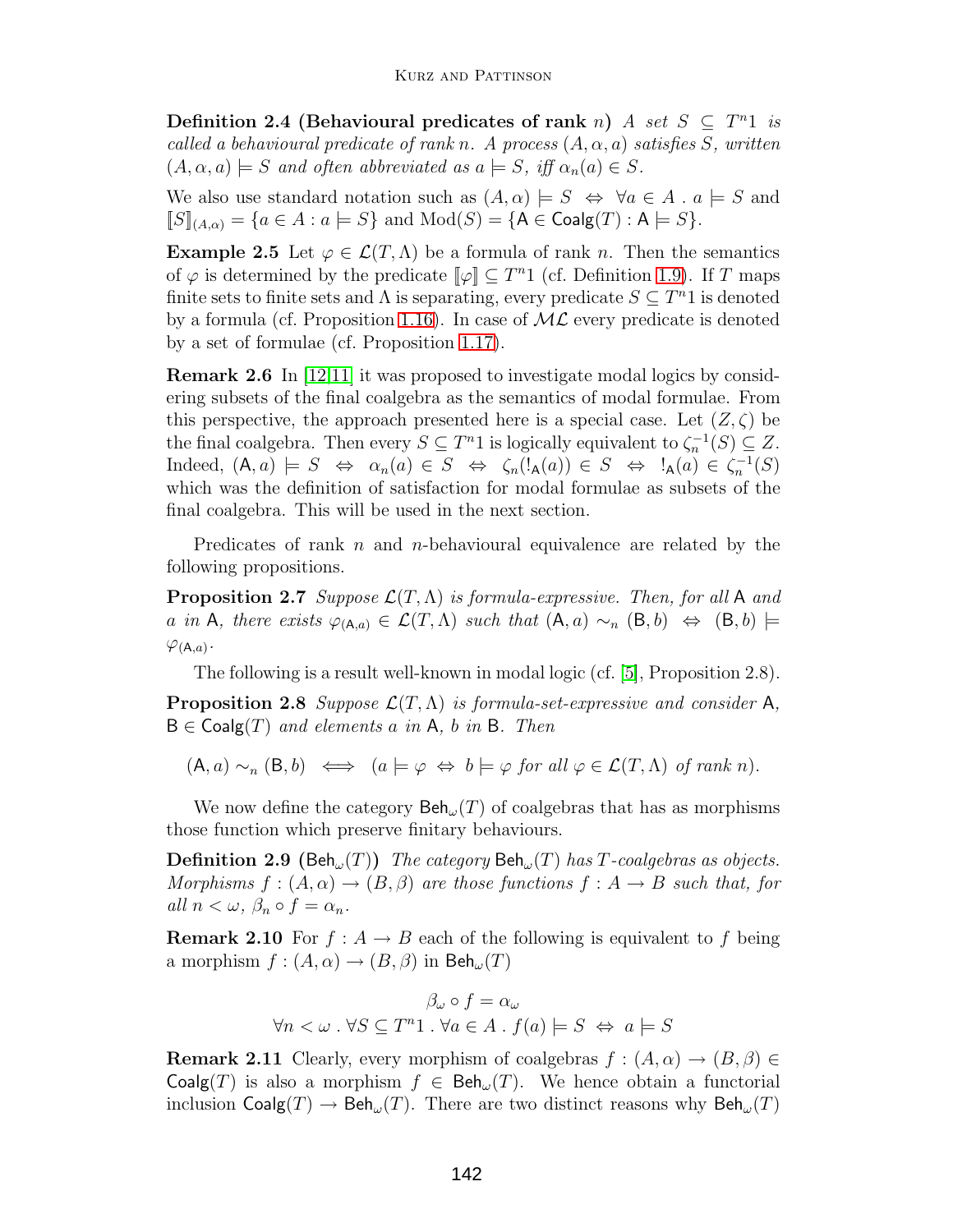contains more morphisms than  $\mathsf{Coalg}(T)$ . The first is that  $\mathsf{Beh}_{\omega}(T)$ -morphisms take only finitary behaviours into account, the second is that  $\textsf{Beh}_{\omega}(T)$ -morphisms only preserve behavioural properties which do not involve colourings.

**Remark 2.12** In order to explain the relationship of  $\text{Beh}_{\omega}(T)$  to  $\text{Coalg}(T)$ consider the following categories



which all have coalgebras as objects and morphisms as follows.  $f : (A, \alpha) \rightarrow$  $(B, \beta)$  is a Beh(T)-morphism iff  $\alpha_n(a) = \beta_n(f(a))$  for all ordinals n. The definitions of c-Beh(T) and c-Beh<sub> $\omega$ </sub>(T) follow the same idea, but take colourings into account:  $f : (A, \alpha) \to (B, \beta)$  is a c-Beh<sub>ω</sub> $(T)$ -morphism iff f is a Beh<sub>ω</sub> $(T \times$ C)-morphism  $(A, \langle \alpha, v \circ f \rangle) \to (B, \langle \beta, v \rangle)$  for all  $C \in$  Set and  $v : B \to C$ . If  $\textsf{Coalg}(T)$  has cofree coalgebras then  $\textsf{c-Beh}(T) = \textsf{Coalg}(T)$ . If T is finitary (ie.

 $ω$ -accessible) then  $\text{Beh}_ω(T) = \text{Beh}(T)$  and c- $\text{Beh}_ω(T) = \text{c-Beh}(T)$ . Whether the converse holds, that is, whether **c-Beh** $_{\omega}(T) =$  **c-Beh** $(T)$  implies that T is finitary is an open question. finitary is an open question.

One of the claims of this paper is that studying finitary modal logics for coalgebras, it is profitable to transfer techniques and ideas known from Coalg(T) to Beh<sub> $\omega$ </sub>(T). For example, in Section [4](#page-11-0) we will show that  $\text{Beh}_{\omega}(T)$ always has a final object.

### **3 Definability Results**

For the purpose of definability, we assume the existence of a final coalgebra  $\mathsf{Z} = (Z, \zeta)$ . We first note the following easy proposition relating predicates over  $T^n1$  to predicates over Z.

<span id="page-10-0"></span>**Proposition 3.1** (i) For any  $S \subseteq T^n1$  it holds  $A \models S$  iff  $A \models \zeta_n^{-1}(S)$ .

- (ii) For any  $S \subseteq Z$  it holds  $A \models S$  only if  $A \models \zeta_n(S)$ .
- (iii)  $\forall S \subseteq Z$ .  $S \subseteq \zeta_n^{-1}(\zeta_n(S))$  and  $\forall S \subseteq T^n1$ .  $\zeta_n(\zeta_n^{-1}(S)) = S$ .

We are now able to prove

**Theorem 3.2** A class  $\mathcal{B} \subseteq \text{Coalg}(T)$  is definable by a subset  $S \subseteq T^n1$  iff  $\mathcal{B}$ is closed under images, coproducts, domains of morphisms, and  $\sim_n$ .

**Proof** 'only if': Closure under images, coproducts, domains of morphisms is standard (and easy to check) and closure under  $\sim_n$  is immediate from the definitions.

For 'if' let  $S = (S, \sigma)$  be the coalgebra given by the union of the images of all  $!_B : B \to Z$ ,  $B \in \mathcal{B}$ . We show that  $\mathcal{B} = Mod(\zeta_n(S))$ . For  $B \in \mathcal{B}$  we have,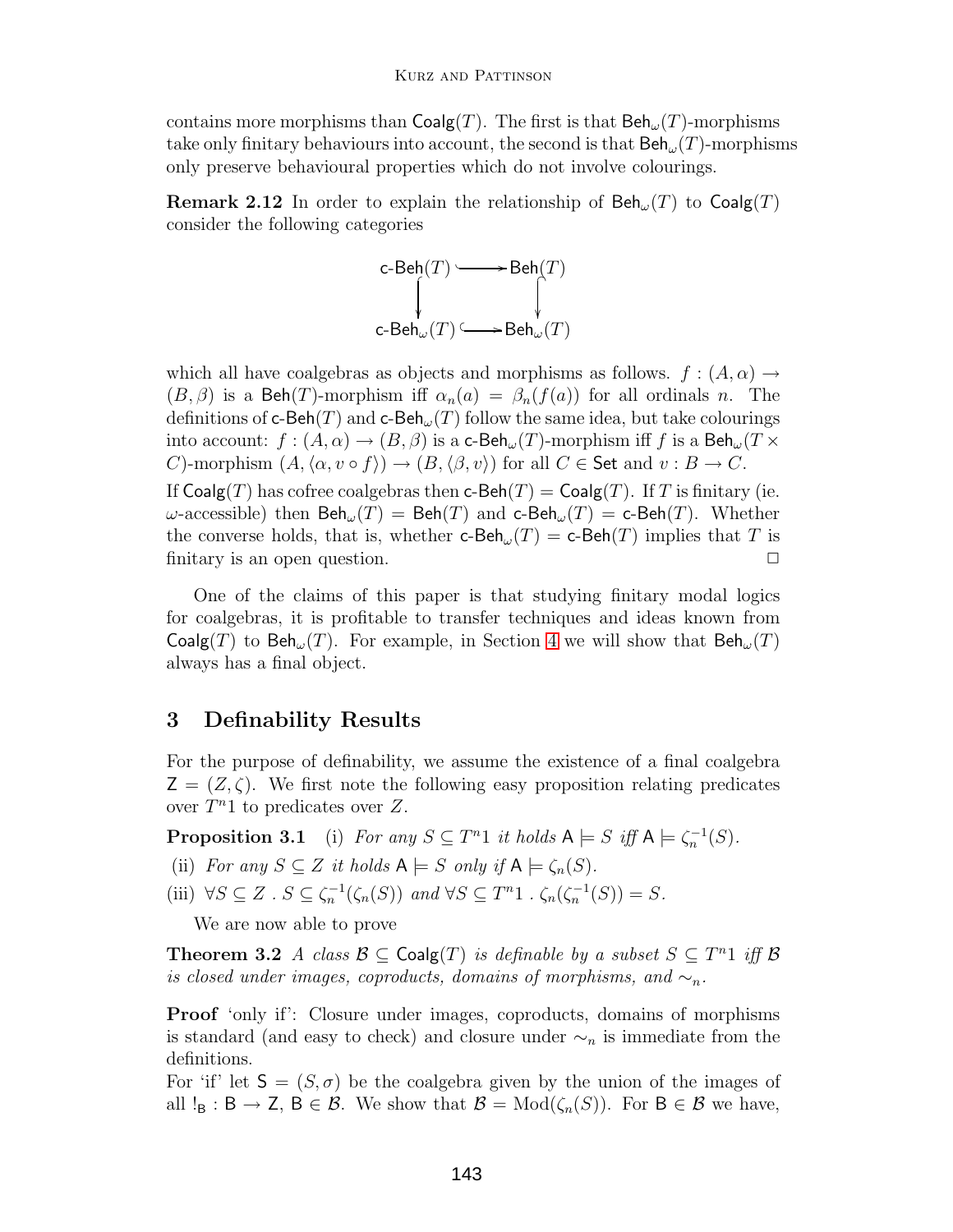by definition of S,  $B \models S$ , hence  $B \models \zeta_n(S)$  by Proposition [3.1.](#page-10-0)2. To show  $B \supset Mod(\zeta(S))$  define  $\overline{S} - (\overline{S} \overline{\sigma})$  as the largest subcoalgebra of  $\zeta^{-1}(\zeta(S))$  $\mathcal{B} \supset \text{Mod}(\zeta_n(S))$ , define  $\bar{\mathsf{S}} = (\bar{S}, \bar{\sigma})$  as the largest subcoalgebra of  $\zeta_n^{-1}(\zeta_n(S))$ .<br>It follows from Proposition 3.1.3 that  $\zeta_n(S) = \zeta_n(\bar{S})$  hance  $\mathsf{S} \supset \bar{\mathsf{S}}$ . Since  $\mathcal{B}$ It follows from Proposition [3.1.](#page-10-0)3 that  $\zeta_n(S) = \zeta_n(\bar{S})$ , hence  $S \sim_n \bar{S}$ . Since B is closed under images and coproducts,  $\beta$  is also closed under unions, hence S ∈ B. Since B is closed under  $\sim_n$ ,  $\bar{S} \in \mathcal{B}$ . Now assume A  $\models \zeta_n(S)$ . By Proposition [3.1.](#page-10-0)1,  $!_{\mathbf{A}}$  factors through  $\zeta_n^{-1}(\zeta(S))$  and hence through  $\bar{\mathsf{S}}$ , i.e. there is a morphism  $A \to \overline{S}$ . Since B is closed under domains of morphisms,  $A \in \mathcal{B}$ .

The following corollary is an immediate consequence.

- **Corollary 3.3** (i) Suppose  $\mathcal{L}(T,\Lambda)$  is formula-expressive. Then a class  $\mathcal{B} \subseteq$  $Coalg(T)$  is definable by a formula of rank n iff B is closed under images, coproducts, domains of morphisms, and  $\sim_n$ .
- (ii) If  $\mathcal{L}(T,\Lambda)$  is formula-set-expressive, then a class  $\mathcal{B} \subseteq \mathsf{Coalg}(T)$  is definable by a set of formulae of rank n iff  $\beta$  is closed under images, coproducts, domains of morphisms, and  $\sim_n$ .

A similar proof gives an expressiveness result for sets of finitary formulae.

**Theorem 3.4** A class B of coalgebras is definable by a set S with  $S \in \mathcal{S} \Rightarrow$  $\exists n (S \subseteq T^n 1 \& n < \omega) \}$  iff B is closed under images, coproducts, domains of morphisms, and  $\sim_{\leq \omega}$ .

**Corollary 3.5** If  $\mathcal{L}(T,\Lambda)$  is formula-set-expressive, then a class  $\mathcal{B} \subseteq \mathsf{Coalg}(T)$ is definable by a set of formulae iff  $\mathcal B$  is closed under images, coproducts, domains of morphisms, and  $\sim_{\lt \omega}$ .

For sufficient conditions ensuring formula-expressiveness and formula-set expressiveness, see Propositions [1.16](#page-8-1) and [1.17.](#page-8-2)

# <span id="page-11-0"></span>**4 A Canonical Model Construction for Coalgebras**

Reasoning about behaviours, the final coalgebra plays a central role because, given the unique coalgebra morphism  $!_A : A \rightarrow Z$  from a coalgebra A into the final coalgebra Z, for every element a of A, we can consider  $\lambda_A(a)$  as the behaviour of a. Similarly, coalgebras final in  $\text{Beh}_{\omega}(T)$  (cf. Definition [2.9\)](#page-9-0) consist of the finite behaviours.We first show that final coalgebras exist in  $\text{Beh}_{\omega}(T)$  and then show how they generalise the canonical model construction known from modal logic.

#### 4.1 Coalgebras Final in  $\mathsf{Beh}_\omega(T)$

A coalgebra final in  $\mathsf{Beh}_{\omega}(T)$  should "realise" precisely all *n*-behaviours,  $n < \omega$ . Accordingly, the carrier of a final object in  $\text{Beh}_{\omega}(T)$  will be a subset of  $T^{\omega}1$ .

Recall that, given any structure  $(C, \gamma)$ , we write  $\gamma_{\omega}$  for the unique mediating map  $\gamma_\omega : C \to T^\omega 1$ . That is, all  $\omega$ -behaviours appear as some  $\gamma_\omega(c)$  in  $T^\omega 1$ . On the other hand, not every point  $t \in T^{\omega}1$  can be presented as  $t = \gamma_{\omega}(c)$ by some structure  $(C, \gamma)$  and some  $c \in C$ . Consider for example the finite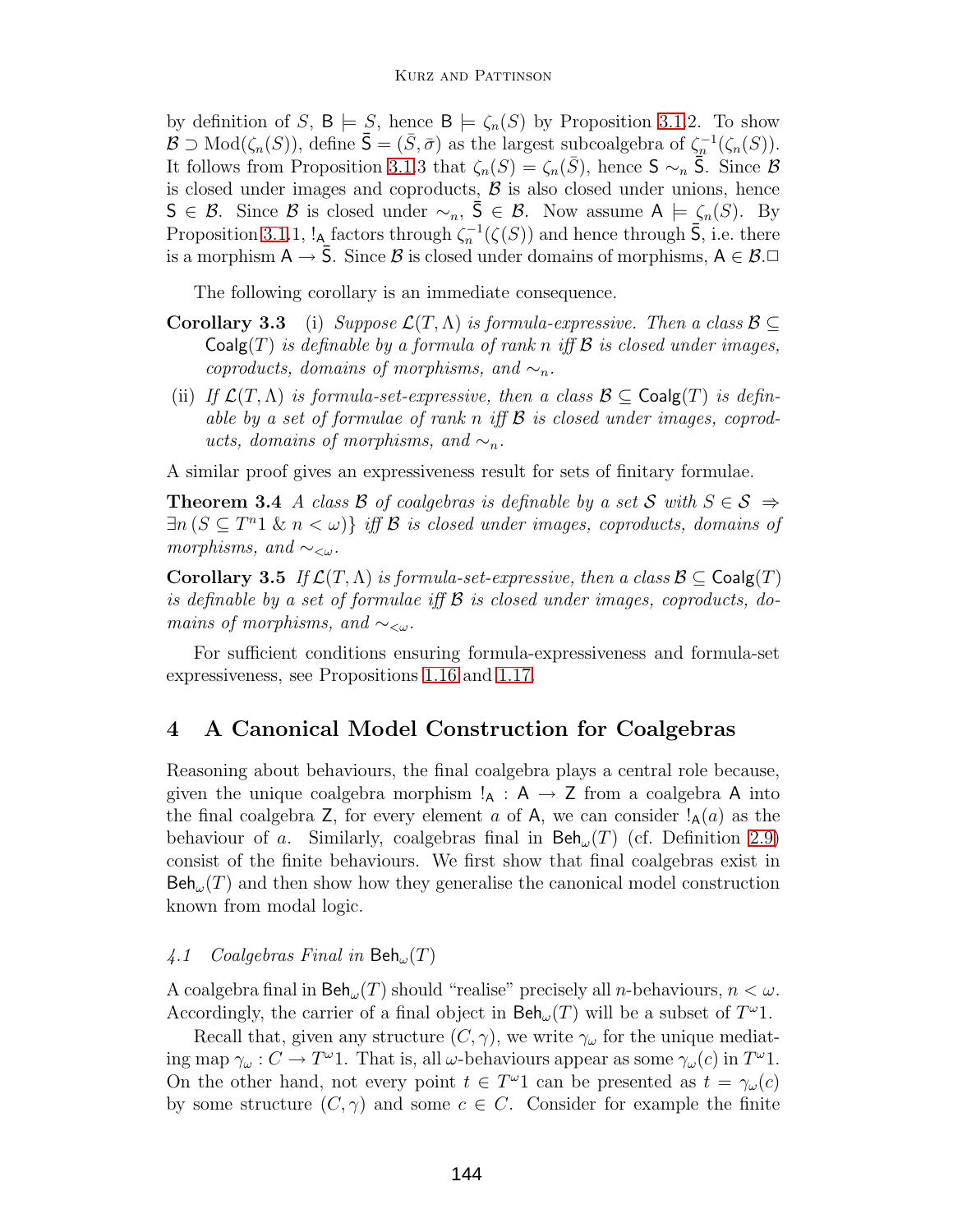powerset functor  $T = \mathcal{P}_{\omega}$ . Worrell [\[24\]](#page-22-0) shows, that for the final T-coalgebra  $(Z, \zeta)$  the morphism  $\zeta_\omega : Z \to T^\omega 1$  is not surjective.

Hence we construct the carrier of the coalgebra final in  $\text{Beh}_{\omega}(T)$  as consisting of all  $t \in T^{\omega}1$ , which can be "realised" by some structure, i.e. for which there are  $(C, \gamma) \in \text{Coalg}(T)$  and  $c \in C$  such that  $\gamma_{\omega}(c) = t$ . It then remains to find an appropriate coalgebra structure on the carrier.

Throughout, we fix the set K of "realisable" elements  $t \in T^{\omega_1}$ , which is given by

$$
K = \{ t \in T^{\omega}1 \mid \exists (C, \gamma) \in \mathsf{Coalg}(T) \; \exists c \in C \; \cdot \; \gamma_{\omega}(c) = t \}.
$$

For each  $k \in K$ , we can now choose  $(C^k, \gamma^k) \in \text{Coalg}(T)$  and  $c^k \in C^k$  such that  $\gamma_{\omega}^{k}(c_{k})=k$ . Note that K is a set, which enables us to consider

$$
(C, \gamma) = \coprod_{k \in K} (C^k, \gamma^k)
$$

where the coproduct is taken in  $\text{Coalg}(T)$ . Denoting the coproduct injections by  $in_k : C_k \to C$  (which, by the construction of coproducts in  $\text{Coalg}(T)$  are also coproduct injections in the category of sets), we are ready to note:

**Lemma 4.1**  $\gamma_\omega \circ in_k(c) = \gamma_\omega^k(c)$  for all  $k \in K$  and  $c \in C_k$ .

**Proof** Since  $\gamma^k_\omega$  is the unique mediating map into the limiting cone with vertex  $T^{\omega}$ 1, it suffices to prove that  $\gamma_n \circ in_k(c) = \gamma_n^k(c)$  for all  $n \in \mathbb{N}$ . For  $n = 0$ , this is obvious. For the induction step we calculate  $\gamma_{n+1} \circ in_k(c) =$  $T\gamma_n \circ \gamma \circ in_k(c) = T\gamma_n \circ Tin_k \circ \gamma^k(c) = T\gamma_n^k \circ \gamma^k(c) = \gamma_{n+1}^k$  establishing the claim claim.  $\Box$ 

We obtain the following immediate corollary:

**Corollary 4.2** For all  $k \in K$  there exists  $c \in C$  with  $\gamma_\omega(c) = k$ .

In other words,  $\gamma_{\omega}$  factors through K as  $\gamma_{\omega} = m \circ e$ , m injective, e surjective. Now consider the diagram

$$
TT^{\omega_1} \xleftarrow{\mathcal{I}m}_{k} T_K \xleftarrow{\mathcal{I}e} T_C
$$

$$
T^{\omega_1} \xleftarrow{\mathcal{I}m}_{m} K \xleftarrow{\mathcal{I}e} T_C
$$

$$
T^{\omega_1} \xleftarrow{\mathcal{I}m}_{m} \xleftarrow{\mathcal{I}e} \xleftarrow{\mathcal{I}e} C
$$

where o is any one-sided inverse of e, i.e.  $e \circ o = id_K$ , the existence of which is guaranteed by  $e$  being a surjection. We let

$$
\kappa = Te \circ \gamma \circ o.
$$

<span id="page-12-0"></span>Note that  $\kappa : K \to TK$  makes K into a T-coalgebra. Denoting the limit projections by  $p_n^{\omega}: T^{\omega} \to T^n \mathbb{1}$ , we obtain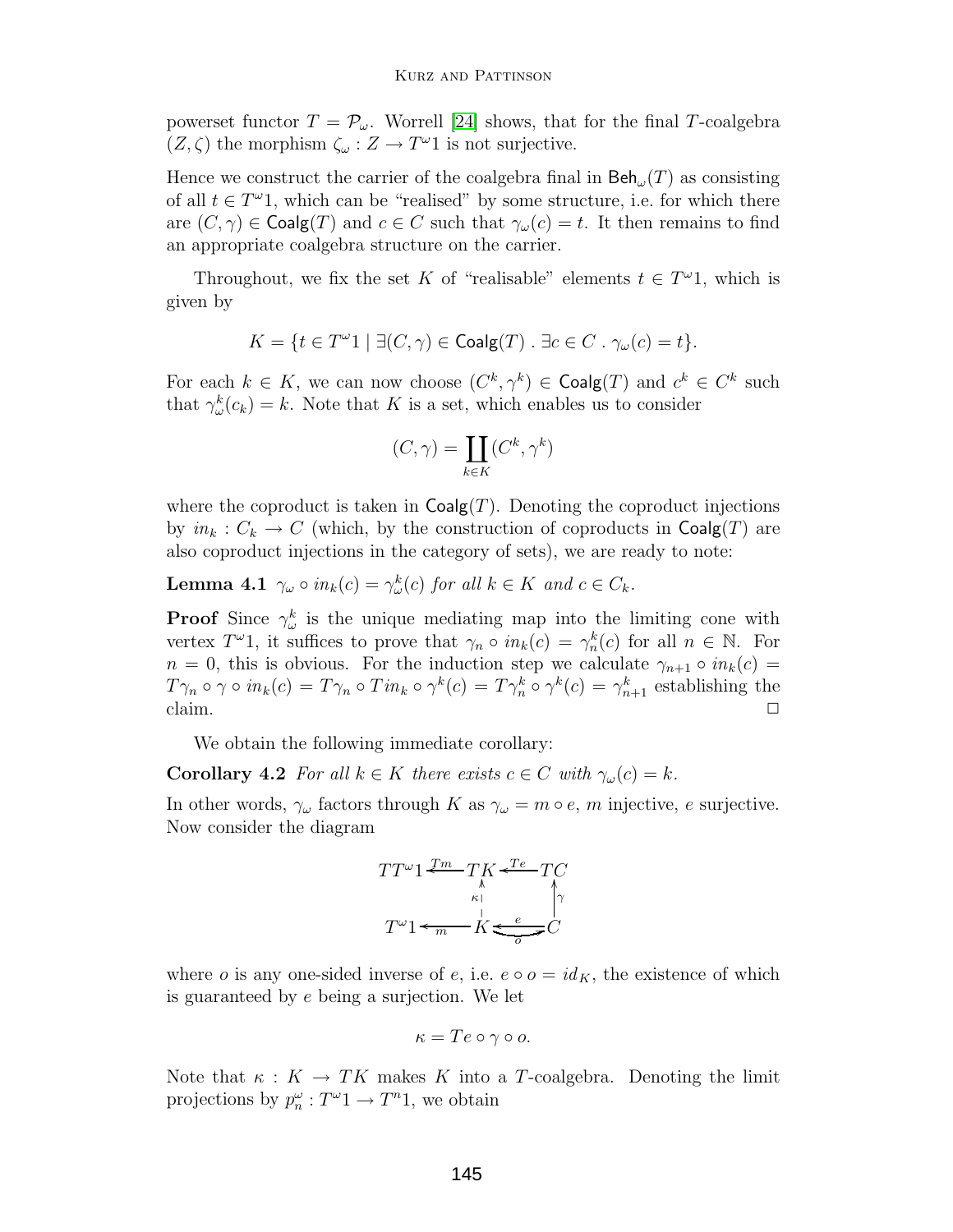**Lemma 4.3** For all  $n \in \mathbb{N}$ ,  $\kappa_n = p_n^{\omega} \circ m$ , hence  $m = \kappa_{\omega}$ .

**Proof** We proceed by induction on n, where the case  $n = 0$  is evident. We calculate  $\kappa_{n+1} = T \kappa_n \circ \kappa = T(p_n^{\omega} \circ m) \circ T e \circ \gamma \circ o = T p_n^{\omega} \circ T(m \circ e) \circ \gamma \circ o = T_{n+1} \circ T_{n+1} \circ T_{n+1} \circ T_{n+1} \circ \kappa$  $Tp_n^{\omega} \circ T \gamma_{\omega} \circ \gamma \circ o = T \gamma_n \circ \gamma \circ o = \gamma_{n+1} \circ o = p_{n+1}^{\omega} \circ \gamma_{\omega} \circ o = p_{n+1}^{\omega} \circ m \circ e \circ o = p_{n+1}^{\omega} \circ m$ for the induction step, as desired.

The proof of the main theorem of this section is now straightforward.

<span id="page-13-2"></span>**Theorem 4.4** Beh<sub> $\omega$ </sub>(T) has a final object.

**Proof** We show that  $(K, \kappa)$ , as constructed above, is final in  $\textsf{Beh}_{\omega}(T)$ . Take any object  $(D, \delta) \in \text{Beh}_{\omega}(T)$ . Consider the mapping  $\delta_{\omega}: D \to T^{\omega}1$ , which is the unique mediating map between the cones  $(D, (\delta_n)_{n \in \mathbb{N}})$  and  $(T^{\omega}1, (p_n^{\omega})_{n \in \mathbb{N}})$ . By construction,  $\delta_{\omega}$  factors as  $\delta_{\omega} = m \circ h$  where  $m : K \to T^{\omega}1$  is as above. By Lemma [4.3](#page-12-0)

$$
\delta_{\omega} = \kappa_{\omega} \circ h,
$$

which implies that h is a  $\text{Beh}_{\omega}(T)$ -morphism. h is unique since  $\kappa_{\omega}$  is injective. $\Box$ 

Note that a coalgebra final in  $\text{Beh}_{\omega}(T)$  is not determined uniquely up to isomorphisms in  $\mathsf{Coalg}(T)$ . In case that  $p^{\omega+1}_{\omega} : TT^{\omega}1 \to T^{\omega}1$  is surjective<sup>[4](#page-13-0)</sup>,<br>the coalgebras final in Beb (*T*) are precisely those which are given by rightthe coalgebras final in  $\text{Beh}_{\omega}(T)$  are precisely those which are given by rightinverses of  $p^{\omega+1}_{\omega}$ .

<span id="page-13-1"></span>**Corollary 4.5** Assume that  $p^{\omega+1}_{\omega}$  is surjective. Then a coalgebra is final in  $\mathsf{Beh}_\omega(T)$  iff it is ismorphic in  $\mathsf{Coalg}(T)$  to some  $(T^\omega 1, \tau)$  with  $p^{\omega+1} \circ \tau = id_{T^{\omega} 1}$ 

**Proof** 'if': To show that  $(T^{\omega_1}, \tau)$  is final, it suffices to observe that  $\tau_{\omega}$  =  $id_{T^{\omega_1}}$ . This follows from  $\tau_n = p_n^{\omega}$ ,  $n < \omega$ , the inductive case being  $\tau_{n+1} = T(\tau^{(\omega)})$  $T(\tau_n) \circ \tau = T(p_n^{\omega}) \circ \tau = p_{n+1}^{\omega} \circ p_n^{\omega+1} \circ \tau = p_{n+1}^{\omega}.$ 

'only if': Let  $(A, \alpha)$  be final in  $\text{Beh}_{\omega}(T)$ . Consider a final object  $(K, \kappa)$  as constructed in the proof of the theorem. Let  $f : (A, \alpha) \to (K, \kappa)$  be the unique morphism. In particular, f is iso and  $\kappa_{\omega} \circ f = \alpha_{\omega}$ . Since  $\kappa_{\omega}$  is injective,  $\alpha_{\omega}$ is as well. Since, by Proposition [1.4\(](#page-5-2)ii),  $\alpha_{\omega} = p_{\omega}^{\omega+1} \circ T(\alpha_{\omega}) \circ \alpha$ ,  $\alpha_{\omega}$  is also surjective, hence iso. Now define  $\tau = T(\alpha_\omega) \circ \alpha \circ \alpha_\omega^{-1}$ .

#### 4.2 The Canonical Model

Let M be the functor  $\mathcal{P} \times \mathcal{P}$ Prop, Prop a countably infinite set.

The **canonical model** (see for example [\[3,](#page-20-3)[6\]](#page-20-4)) for the modal logic  $ML$  is the M-coalgebra  $(L, \langle \lambda_R, \lambda_V \rangle)$ 

| $\{\Phi \subseteq \mathcal{ML} : \Phi \text{ is maximally consistent}\}\$    |
|------------------------------------------------------------------------------|
| $\Phi \mapsto {\{\Psi : \psi \in \Psi \Rightarrow \Diamond \psi \in \Phi\}}$ |
| $\Phi \mapsto \Phi \cap \mathsf{Prop}$                                       |
|                                                                              |

<span id="page-13-0"></span><sup>&</sup>lt;sup>4</sup> Which is the case for all examples in this paper with the exception of  $T = \mathcal{P}_{\omega}$ . A sufficient condition for  $p^{\omega+1}_{\omega}$  to be surjective is that T weakly preserves limits of  $\omega^{\rm op}$ -chains.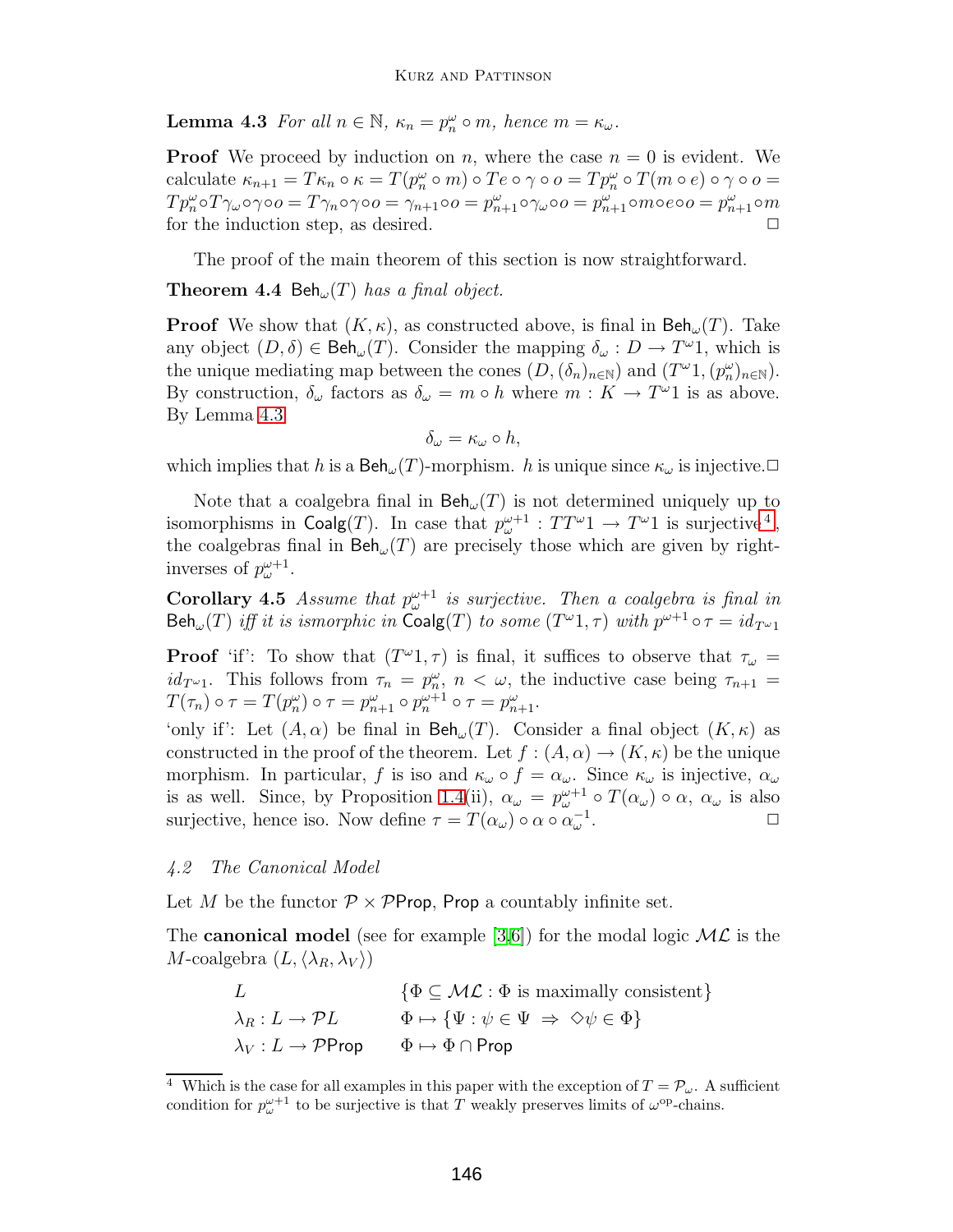The canonical model is final in the category  $\mathsf{Th}_{\mathcal{ML}}$  which has M-coalgebras as objects and morphisms  $f : (A, \alpha) \to (B, \beta)$  are functions  $f : A \to B$  such that for all  $a \in A$ , a and  $f(a)$  have the same modal theory.

From a coalgebraic viewpoint, finitary formulae correspond to subsets of  $T<sup>n</sup>1$ . Taking inverse images along the limit projections, each set of finitary formulae can be understood as a subset of  $T^{\omega}1$ . Intuitively, maximally consistent subsets then correspond to minimal (i.e. singleton) subsets  $\{t\} \subset T^{\omega}1$ of  $T^{\omega}$ 1. We make this precise by showing that the categories  $\text{Beh}_{\omega}(M)$  and  $Th_{ML}$  are actually identical.

#### **Proposition 4.6** Beh<sub> $\omega$ </sub> $(M)$  = Th<sub>ML</sub>.

**Proof** We have to show that for any coalgebras  $(A, \alpha)$ ,  $(B, \beta)$  and any function  $f: A \rightarrow B$ ,

$$
\beta_{\omega} \circ f(a) = \alpha_{\omega}(a) \iff \text{Th}(a) = \text{Th}(f(a)),
$$

which is equivalent to  $[\forall n < \omega \cdot \beta_n \circ f(a) = \alpha_n(a)] \Leftrightarrow [\forall n < \omega \cdot \forall \varphi \in \mathcal{ML}$ .  $rank(\varphi) = n \Rightarrow (a \models \varphi \Leftrightarrow f(a) \models \varphi)$  which in turn is a consequence of Proposition [2.8.](#page-9-1)  $\Box$ 

Since the projection  $p_{\omega}^{\omega+1}$  :  $MM^{\omega}1 \rightarrow M^{\omega}1$  is surjective, we know by Corollary [4.5](#page-13-1) that all coalgebras  $(K, \kappa)$  final in  $\text{Beh}_{\omega}(M)$  are given—up to coalgebra isomorphisms—by  $K = M^{\omega}1$  and a one-sided inverse  $\kappa$  of  $p_{\omega}^{\omega+1}$ . Since we have just shown that the canonical model is final in  $\text{Beh}_{\omega}(M)$ , it is indeed one of the  $(K, \kappa)$  constructed in the previous subsection.

### <span id="page-14-0"></span>**5 The Topology of Finite Observations**

We study the topology on a coalgebra induced by the terminal sequence and relate logical and topological properties.

**Definition 5.1 (Cantor space topology)** Suppose  $\tau_n$  is a topology on  $T^n1$ for all finite ordinals. If  $(A, \alpha) \in \text{Coalg}(T)$ , then the topology  $\tau_A$  induced by  $(\tau_n)_{n<\omega}$  is the topology generated by the base

$$
\{\alpha_n^{-1}(o) \mid n \in \omega, o \in \tau_n\}
$$

of open sets. If all  $\tau_n$  are discrete, we call  $\tau_A$  the Cantor space topology.

Clearly,  $\tau_A$  makes all projections  $\alpha_n$  continuous. Viewing the Cantor set as the final coalgebra for  $TX = 2 \times X$ , the topology induced by the discrete  $\tau_n = \mathcal{P}(T^n)$ , one recovers the cantor discontinuum.

<span id="page-14-1"></span>**Example 5.2** Suppose  $TX = 2 \times X$ , where  $2 = \{0, 1\}$ . Consider the (final) Tcoalgebra  $(A, \alpha)$  with  $A = 2^{\mathbb{N}} = \{f : \mathbb{N} \to 2\}$  and  $\alpha(f) = (f(0), \lambda n \cdot f(n+1)).$ Then  $(A, \tau_A)$  is homeomorphic to the Cantor discontinuum C (also known as middle-third set, see e.g. [\[10\]](#page-21-11)) via the mapping  $2^{\mathbb{N}} \to C, f \mapsto \sum_{i=1}^{\infty}$  $\sum_{i=0}^{\infty} \frac{2}{3^{i+1}} \cdot f(i).$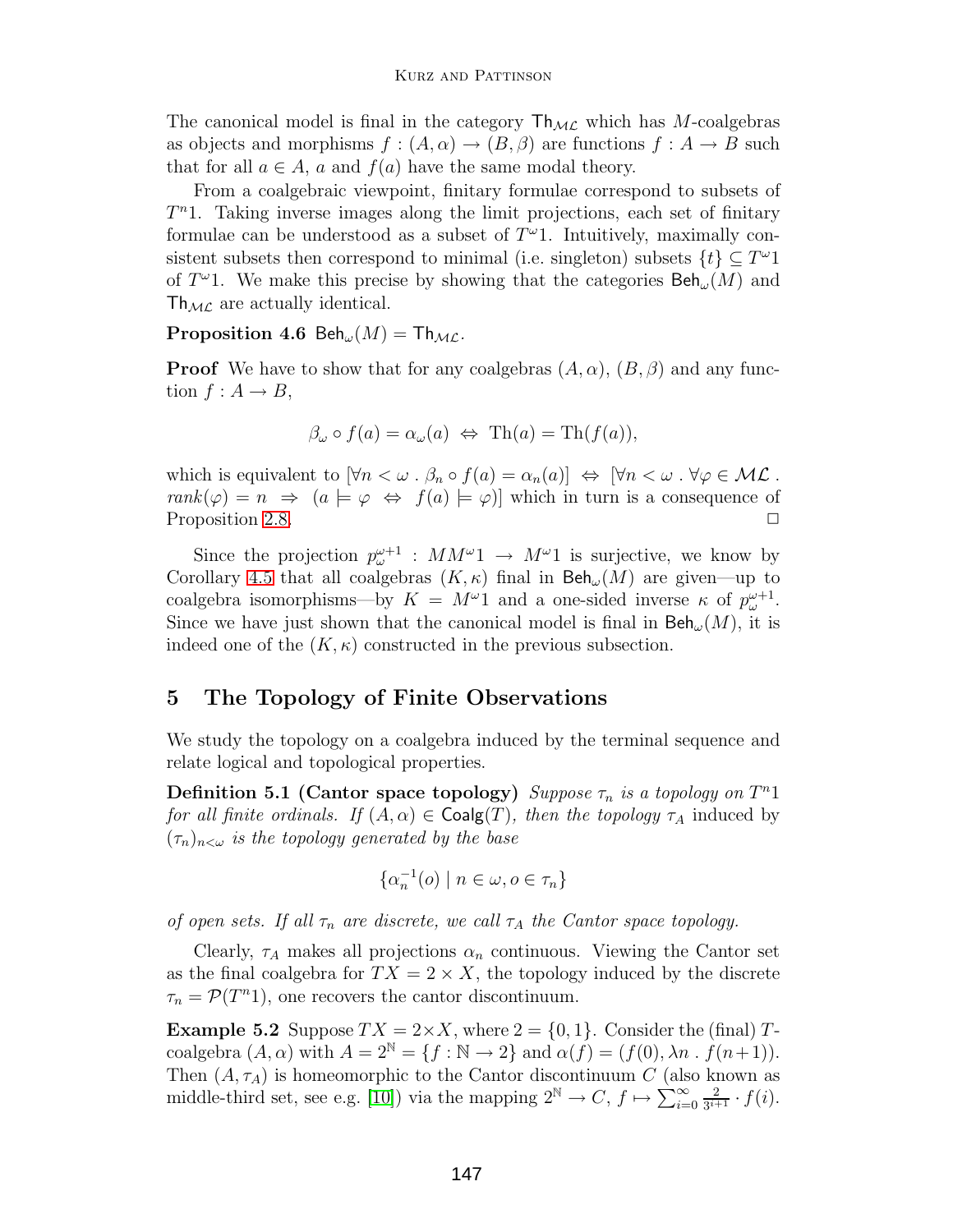#### **Remark 5.3**

- (i) Suppose  $f : (A, \alpha) \to (B, \beta)$  is a homomorphism of coalgebras. Then f is continuous w.r.t. the topologies on A and B. Thus the passage from a coalgebra  $(A, \alpha)$  to the topological space  $(A, \tau_A)$  induces a functor  $Coalg(T) \rightarrow Top.$
- (ii) Let  $(A, \alpha) \in \text{Coalg}(T)$  and let, for  $a_0, a_1 \in A$ ,  $d_A(a_0, a_1) = \inf\{2^{-n} : \forall k <$  $n \cdot \alpha_k(a_0) = \alpha_k(a_1)$ . Then  $d_A$  is a pseudo-ultrametric on A.  $d_A$  is a ultrametric if  $\alpha_{\omega}: A \to T^{\omega}1$  is injective. The Cantor space topology  $\tau_A$ coincides with the topology induced by  $d_A$ , as studied in [\[2](#page-20-5)[,25\]](#page-22-1).

The topologies  $\tau_n$  on  $T^n1$  of interest to us are those given by a basis of 'finitely observable properties'

<span id="page-15-0"></span>
$$
\mathcal{B}_n = \{ [\![\varphi]\!]_n : \varphi \in \mathcal{L}, \ \varphi \text{ a formula of rank } n \},
$$

for some logic  $\mathcal{L}$ . To make precise the assumptions on  $\mathcal{L}$  that are needed in the following we make the

**Convention 5.4 (Logic**  $\mathcal{L}$  for T, induced topologies  $\tau_n$ ) Given a functor T, a logic  $\mathcal L$  for T consists of sets of formulae  $\mathcal L_n, n < \omega$ , equipped with functions  $[\![\cdot]\!]_n : \mathcal{L}_n \to \mathcal{P}(T^n)$  which assign to each formula of rank n a predicate of rank n. The semantics of  $\mathcal L$  is determined by the terminal sequence as in Definition [2.4.](#page-8-3) Moreover, we assume that each  $\mathcal{L}_n$  is closed under boolean operators which are interpreted in the usual way on  $\mathcal{P}(T^n)$  and that the projections  $p_m^n: T^n1 \to T^m1$  give rise to functions  $(p_m^n)^{-1} : \mathcal{B}_m \to \mathcal{B}_n$  where

$$
\mathcal{B}_n = \{ [\![\varphi]\!]_n : \varphi \in \mathcal{L}_n \}.
$$

We denote by  $\tau_n$  the topology given by the basic opens  $\mathcal{B}_n$ .

Note that the convention ensures that  $(T^{n_1}, \tau_n)_{n<\omega}$  is a sequence of topological spaces and that each space has a basis of clopens, the basic clopens being precisely the subsets definable by single formulae. In most examples, the following stronger condition also holds (which is trivially satisfied if all the  $\tau_n$ are discrete and the  $T<sup>n</sup>1$  finite).

<span id="page-15-2"></span>**Condition 1** In addition to Convention [5.4](#page-15-0) require that the topologies  $\tau_n$  are compact and Hausdorff. [5](#page-15-1)

Condition [1](#page-15-2) ensures that each  $(T^{n_1}, \tau_n)$  is Hausdorff, compact, and has a basis of clopens, that is, each  $(T^n1, \tau_n)$  is a Stone space.

**Example 5.5** (i) In case that  $\mathcal{L}$  is  $\mathcal{L}(T,\Lambda)$  with T mapping finite sets to finite sets and a separating set of predicate liftings  $\Lambda$ , Condition [1](#page-15-2) is satisfied.

<span id="page-15-1"></span><sup>5</sup> A set is *compact* iff any open cover has a finite subcover. This is sometimes called quasicompact. A space  $(X, \tau)$  is *Hausdorff* iff  $\forall x, y \in X$ .  $x \neq y \Rightarrow \exists U, V \in \tau$ .  $x \in U \wedge y \in$  $V \wedge U \cap V = \emptyset.$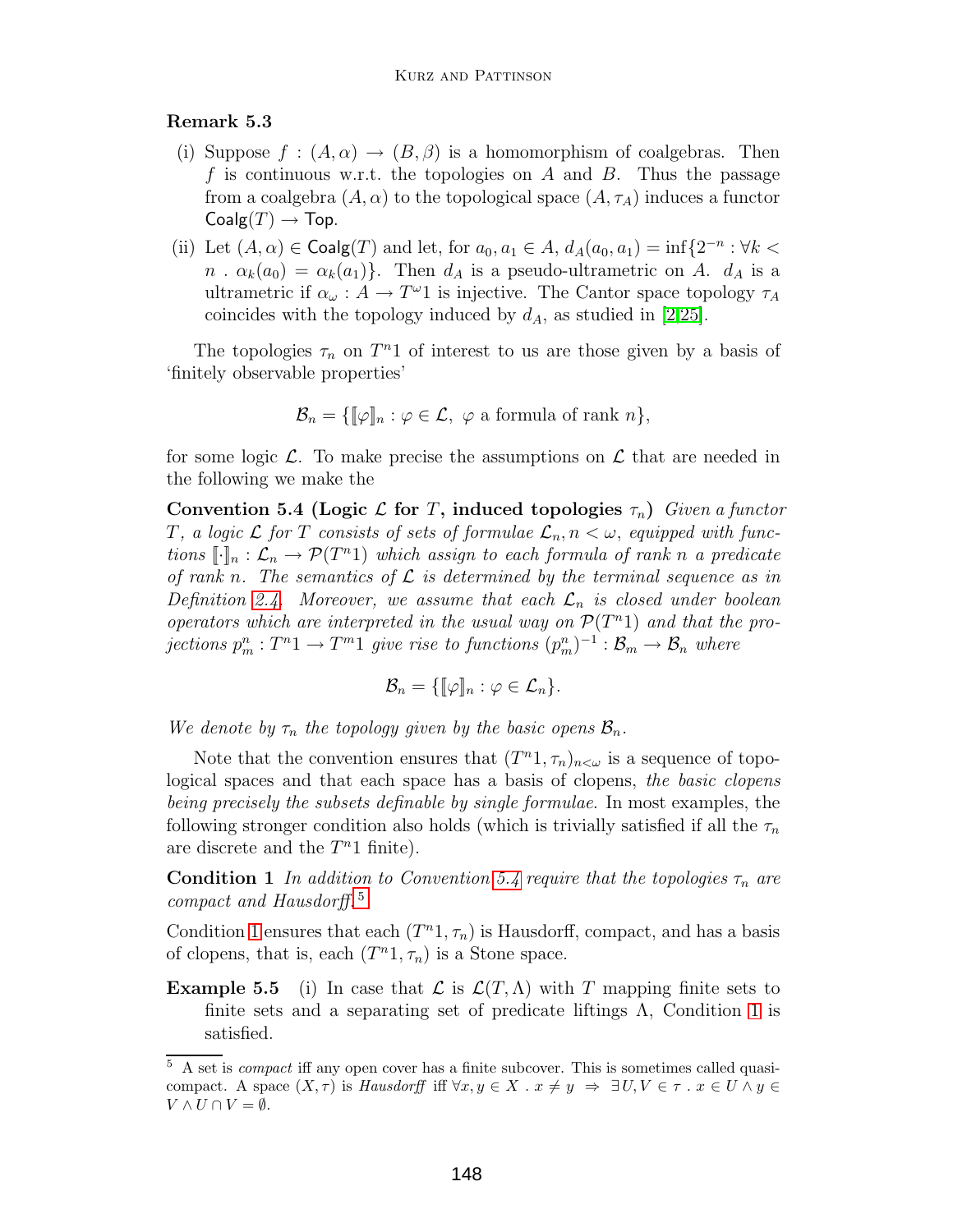(ii) In case that  $\mathcal L$  is  $\mathcal {ML}$ , Condition [1](#page-15-2) is satisfied. We skip the proof and only mention that compactness of the  $\tau_n$  can be deduced from the compactness of  $ML$ , similarly to the argument of 'only if' in the proof of Proposition [5.11.](#page-17-1)

<span id="page-16-0"></span>We give some topological characterisations of logical properties.

**Proposition 5.6** Let  $(A, \alpha) \in \text{Coalg}(T)$  and L a logic for T. Then a subset of A is definable by a set of formulae iff it is closed w.r.t.  $\tau_A$ .

**Proof** A subset  $S \subseteq A$  is closed iff there are basic opens  $O_i \subseteq T^{n_i}1$ ,  $i \in I$ , such that  $S = \bigcap \{\alpha_{n_i}^{-1}(T^{n_i}1 \setminus O_i) : i \in I\}.$ 

**Proposition 5.7** Suppose  $(A, \alpha) \in \text{Coalg}(T)$  and  $(A, \tau_A)$  compact and  $\mathcal{L}$  a logic for T. Then a subset  $S \subseteq A$  is definable by a single formula in  $\mathcal L$  iff S is clopen.

**Proof** We claim that a subset  $S \subseteq A$  is clopen iff  $S = \alpha_n^{-1}(O)$  for some  $n \in \mathbb{N}$ and some basic clopen  $O \subseteq T^n1$ .

It follows from the  $\alpha_n$  being continuous that all subsets of the form  $\alpha_n^{-1}(O)$ are clopen if O clopen. Now suppose  $S \subseteq A$  is clopen. Then  $S = \bigcup \{\alpha_{n_i}^{-1}(O_i) :$  $i \in I$ } and  $A \backslash S = \bigcup \{\alpha_{n_j}^{-1}(P_j) : j \in J\}$  for basic clopens  $O_i \subseteq T^{n_i}1$ ,  $P_j \subseteq T^{n_j}1$ . Since A is compact, the (disjoint) union  $\bigcup \{\alpha_{n_i}^{-1}(O_i) : i \in I\} \cup \bigcup \{\alpha_{n_j}^{-1}(P_j) : i \in I\}$  $j \in J$  has a finite subcover, yielding a finite set  $I' \subseteq I$  of indices such that  $S = \bigcup \{\alpha_{n_i}^{-1}(O_i) : i \in I'\}$ . Let  $m = \max\{n_i : i \in I'\}$  and consider the projections  $p_{n_i}^m : T^{m_1} \to T^{n_i}1$ . Defining  $O = \bigcup \{(p_{n_i}^m)^{-1}(O_i) : i \in I'\}$ establishes the claim.  $\Box$ 

Compactness is a property which is unfortunately not present in all models.

<span id="page-16-1"></span>**Example 5.8** Let  $TX = D \times X$  and consider the final coalgebra  $(Z, \zeta)$  given by  $Z = D^{\omega}$ .

- (i)  $(Z,\zeta)$  is compact in the Cantor space topology iff D is finite.
- (ii) Suppose  $D = \{a, b\}$ . Then examples of non-compact coalgebras are given by the carriers  $Z \setminus \{b^{\omega}\}\$ and  $\{s \cdot a^{\omega} : s \in \{a, b\}^*\}$  (and inheriting the structure from  $\zeta$ ).

**Example 5.9** Let  $TX = \{a, b\} \times X + 1$  and consider the final coalgebra  $(Z, \zeta)$ with  $Z = \{a, b\}^* \cup \{a, b\}^{\omega}$ . Then Z is compact in the Cantor space topology (since the limit of compact Hausdorff spaces is compact Hausdorff, see [\[4\]](#page-20-6), 3.2.13) and  $\{a, b\}^*$  is not compact. The topology on Z is as follows. A subset of Z is open iff it is a subset of  $\{a, b\}^*$  or of the form  $V \cdot (\{a, b\}^* + \{a, b\}^\omega)$ for some  $V \subseteq \{a, b\}^*$ . In particular, every open cover of  $\{a, b\}^\omega$  also covers  ${a, b}^*$ .

<span id="page-16-2"></span>**Example 5.10** Let  $T = \mathcal{P}_{\omega}$ . Then the final coalgebra is not compact.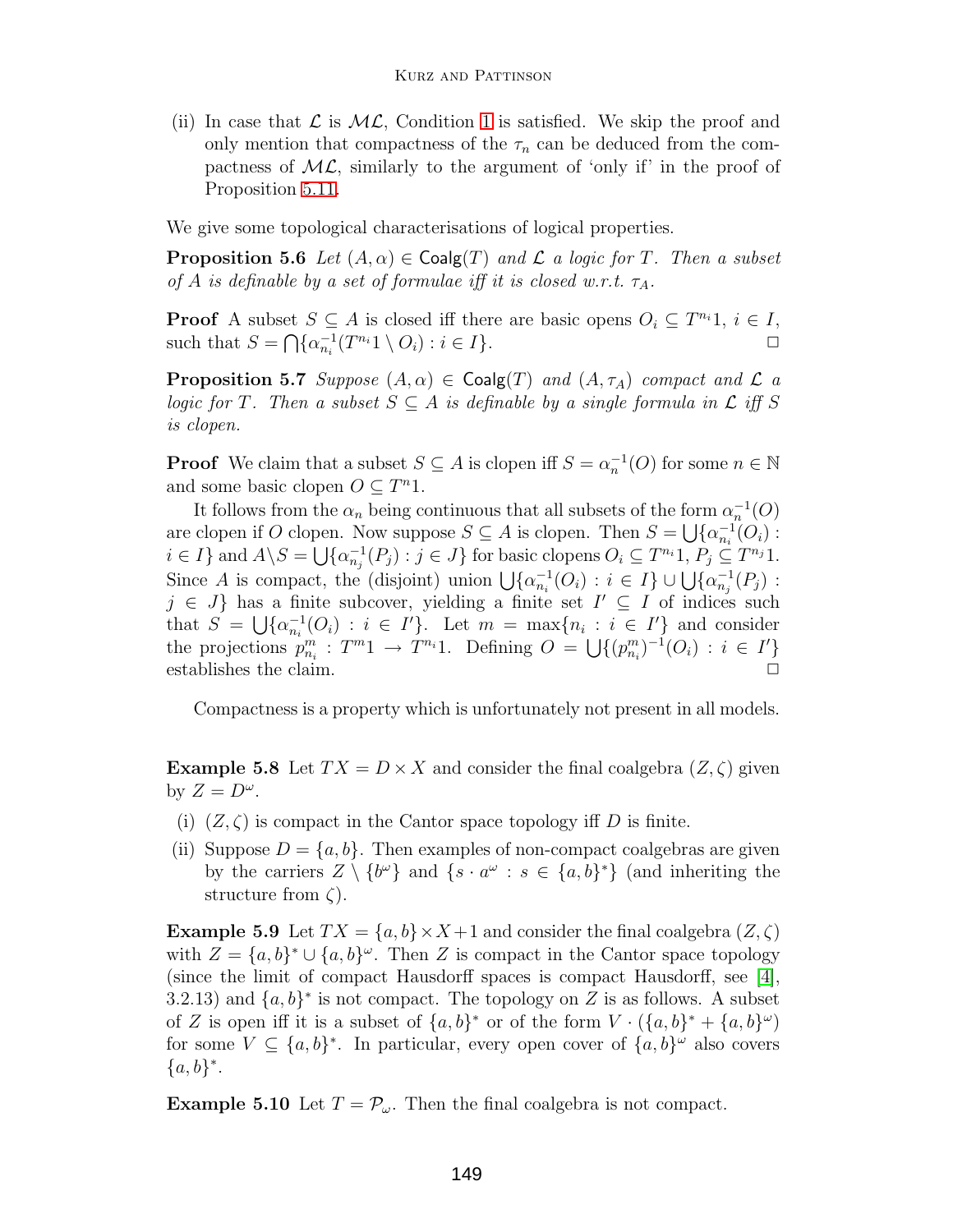Given a logic  $\mathcal L$  for T, we call a T-coalgebra  $(A, \alpha)$  **logically compact**, if every set, which is finitely satisfiable in  $(A, \alpha)$  (that is, for every finite subset  $\Phi' \subseteq \Phi$  there exists  $a \in A$  such that  $a \models \Phi'$  is satisfiable in  $(A, \alpha)$  (i.e. there exists  $a \in A$  such that  $a \models \Phi$ ). We are now ready to prove

<span id="page-17-1"></span>**Proposition 5.11** Let  $(A, \alpha) \in \text{Coalg}(T)$  and L a logic for T. Then  $(A, \alpha)$ is logically compact iff  $(A, \alpha)$  is compact.

**Proof** We use that A is compact iff every system  $S \subseteq \mathcal{P}(A)$  of closed subsets, which has the finite intersection property  $6$ , has non-empty intersection.

Assume that  $(A, \alpha)$  is logically compact and that  $S \subseteq \mathcal{P}(A)$  is a system of closed sets having the finite intersection property. Every set  $S \in \mathcal{S}$  is definable by some  $\Phi_S \subseteq \mathcal{L}$  by Proposition [5.6.](#page-16-0) It follows from S having the finite intersection property that  $\bigcup \{\Phi_S \mid S \in \mathcal{S}\}\$ is finitely satisfiable, thus satisfiable by logical compactness. That is, there exists  $a \in A$  such that  $a \models \bigcup \{\Phi_S \mid S \in \mathcal{S}\}\$  which implies  $a \in \bigcap \mathcal{S}$  by construction.

Now assume  $(A, \alpha)$  is topologically compact and consider a set  $\Phi \subseteq \mathcal{L}$  which is finitely satisfiable. Since  $[\varphi] \subseteq A$  is closed by Proposition [5.6,](#page-16-0) the set  $\{\llbracket \varphi \rrbracket : \varphi \in \Phi\}$  is a system of closed sets having the finite intersection property. By compactness of  $(A, \alpha)$ , there exits  $a \in \bigcap \{ \llbracket \varphi \rrbracket \mid \varphi \in \Phi \}$ , which is equivalent to  $a \models \Phi$ .

<span id="page-17-3"></span>**Example 5.12** We can now easily verify Examples [5.8.](#page-16-1)2 and [5.10.](#page-16-2) For instance, in case of  $T = \mathcal{P}_{\omega}$ , it is an easy exercise to write down formulae  $\varphi_n$ which force any point satisfying  $\varphi_n$  to have at least n successors. The set  $\Phi = {\varphi_n \mid n \in \mathbb{N}}$  is then finitely satisfiable, but not satisfiable by a  $\mathcal{P}_{\omega}$ coalgebra.

# <span id="page-17-0"></span>**6 Compactness for Coalgebraic Modal Logic**

In (standard) modal logic, compactness is not an issue, since it is inherited from the corresponding result in first order logic via van Benthem's standard translation [\[23](#page-21-12)[,3\]](#page-20-3).Generalising to coalgebraic modal logic, the standard translation is no longer available.We therefore have to resort to different means in order to establish a compactness theorem.Moreover, compactness fails in the general case, for example in case of image-finite Kripke models (i.e.  $T = \mathcal{P}_{\omega}$ , cf. Examples [5.10](#page-16-2) and [5.12\)](#page-17-3).

Hence we are drawn to investigate sufficient and necessary conditions for the compactness theorem to hold. Building upon the work of Sections  $5$  and  $4$ , we obtain that validity of the compactness theorem is equivalent to the existence of a compact canonical model.We then characterise those endofunctors T for which  $\text{Beh}_{\omega}(T)$  has a final object compact in the Cantor space topology as those endofunctors which weakly preserve the limit of the chain  $(T^n1)_{n\in\mathbb{N}}$ .

<span id="page-17-2"></span><sup>&</sup>lt;sup>6</sup> S has the *finite intersection property* iff  $\bigcap \mathcal{S}'$  is non-empty for all finite  $\mathcal{S}' \subseteq \mathcal{S}$ .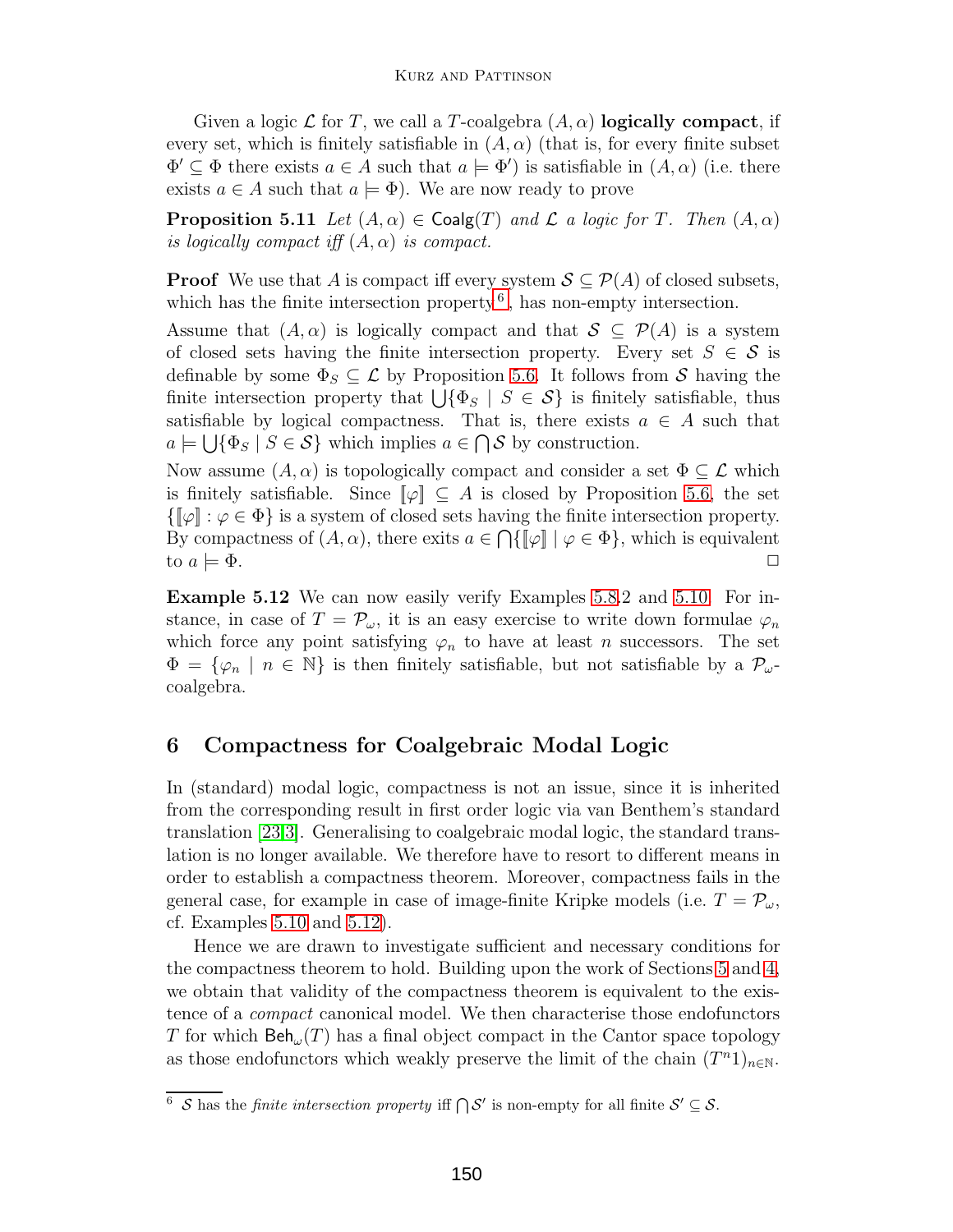We say that a set  $\Phi \subseteq \mathcal{L}(\Lambda)$  is *satisfiable*, if there exists a T-coalgebra  $(A, \alpha)$  and  $c \in C$  such that  $c \models_{\gamma} \varphi$  for all  $\varphi \in \Phi$ . We call  $\Phi$  finitely satisfiable, if every finite subset of  $\Phi$  is satisfiable. Using this terminology, we are in the position to present the first version of the compactness theorem (recall Convention [5.4\)](#page-15-0).

**Theorem 6.1** A logic L for T-coalgebras is compact iff  $\text{Beh}_{\omega}(T)$  has a compact final object.

**Proof** 'only if': By Theorem [4.4](#page-13-2) there exists a final object  $(K, \kappa) \in \text{Beh}_{\omega}(T)$ . We show that  $(K, \kappa)$  is logically compact, from which the result then follows by Proposition [5.11.](#page-17-1) So suppose  $\Phi \subseteq \mathcal{L}$  is finitely satisfiable in  $(K, \kappa)$ . By compactness  $\Phi$  is satisfiable. Thus there is  $(C, \gamma)$  and  $c \in C$  such that  $c \models_{\gamma} \Phi$ . Since  $(K, \kappa)$  is final in  $\text{Beh}_{\omega}(T)$ , there is a mapping  $u : (C, \gamma) \to (K, \kappa) \in$ Beh<sub>ω</sub> $(T)$ . By definition of morphisms in Beh<sub>ω</sub> $(T)$ , we obtain  $u(c) \models_{\kappa} \Phi$ . Hence  $\Phi$  is satisfiable in  $(K, \kappa)$ .

'if': Let  $(K, \kappa)$  be compact and final in  $\text{Beh}_{\omega}(T)$  and suppose  $\Phi \subseteq \mathcal{L}$ is finitely satisfiable. Then – by finality and by definition of morphisms in Beh<sub>ω</sub>(T) –  $\Phi$  is finitely satisfiable in  $(K, \kappa)$ , hence satisfiable in  $(K, \kappa)$  by compactness and Proposition 5.11. compactness and Proposition [5.11.](#page-17-1)

We now proceed to characterise those endofunctors T for which  $\text{Beh}_{\omega}(T)$ has a compact final object. It turns out that  $\text{Beh}_{\omega}(T)$  has a compact final object iff T weakly preserves the limit of its final sequence up to  $\omega$ . More precisely, consider the limiting cone  $T^{\omega}1$  of the sequence

$$
1 \leftarrow \frac{p_0^1}{T} T 1 \leftarrow \frac{p_1^2}{T} T^2 1 \leftarrow \frac{p_2^3}{T} T^3 1 \qquad \cdots \qquad T^{\omega} 1
$$

with associated projections  $p_n^{\omega}: T^{\omega} \to T^n \mathbb{1}$ , we say that T weakly preserves the limit of the sequence  $(T^{n_1})_{n \in \mathbb{N}}$ , if the cone  $(TT^{\omega_1}, (Tp_n^{\omega})_{n \in \mathbb{N}})$  is weakly limiting.

<span id="page-18-0"></span>We begin by noting that every element of an 'approximant'  $T<sup>n</sup>1$  can be realised by a coalgebra.

**Proposition 6.2** Let m be any mapping  $1 \rightarrow T1$  and  $(C^n, \gamma^n) = (T^n 1, T^n m)$ . Then  $\gamma_n^n = id_{C^n}$ .

We now show that the carrier of a compact final object in  $\text{Beh}_{\omega}(T)$  is isomorphic to  $T^{\omega}1$ . This is the crucial step in our proof.

**Lemma 6.3** Suppose  $(K, \kappa)$  is compact and final in  $\text{Beh}_{\omega}(T)$  and  $u : K \rightarrow$  $T^{\omega}1$  is the unique mediating morphism between the cones  $(K,(\kappa_n)_{n\in\mathbb{N}})$  and  $(T^{\omega}1,(p_n^{\omega})_{n\in\mathbb{N}})$ . Then u is iso.

**Proof** It follows from the construction in Section [4](#page-11-0) that  $u$  is mono. To see that u is epi, it suffices to show that for all  $t \in T^{\omega}1$  there exists  $k \in K$  such that  $p_n^{\omega}(t) = \kappa_n(k)$ . Fix some  $t \in T^{\omega}1$  and let  $u^n : (C^n, \gamma^n) \to (K, \kappa)$  denote the unique morphism into the final object (with  $(C^n, \gamma^n)$  as in Proposition [6.2\)](#page-18-0).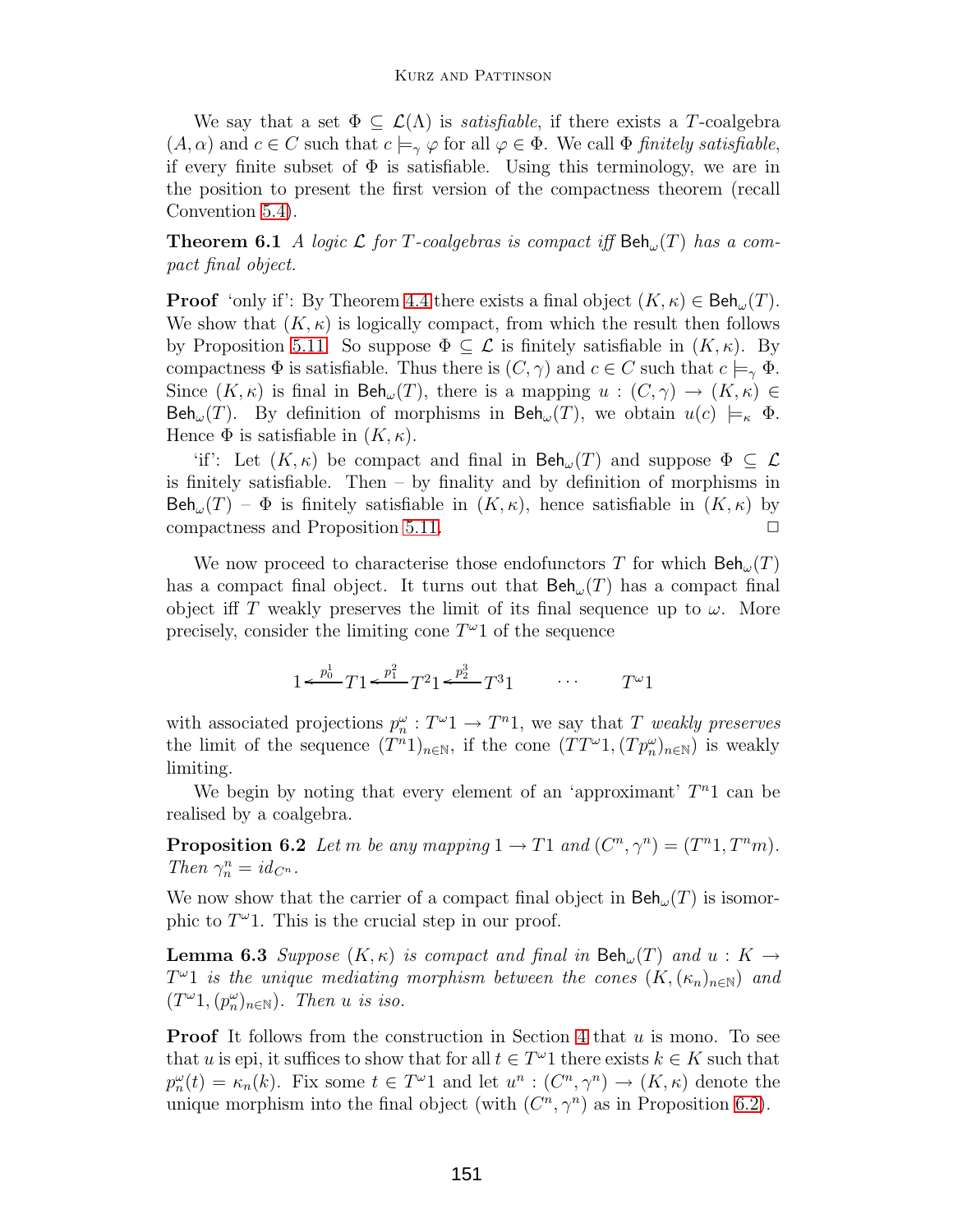Define a sequence  $(k_n)_{n\in\mathbb{N}}$  by  $k_n = u^n \circ p_n^{\omega}(t)$ . It follows that  $\kappa_n(k_n) = p_n^{\omega}(t)$ for all  $n \in \mathbb{N}$ . Note that  $(K, \kappa)$  is actually a metric space (cf. Remark [5.3\)](#page-14-1), and that  $(k_n)_{n\in\mathbb{N}}$  is a Cauchy-sequence. Since compact metric spaces are complete, it follows that  $k = \lim k_n$  exists in K. Observing  $\kappa_n(k) = \kappa_n \circ u^n \circ p_n^{\omega}(k) = p_n^{\omega}(k)$ finishes the proof.

Observing that T weakly preserves the limit of  $(T^n 1)_{n \in \mathbb{N}}$  iff  $p_{\omega}^{\omega+1}$  has a one-sided inverse  $i, p_{\omega}^{\omega+1} \circ i = id_{T^{\omega_1}}$ , we are now able to prove the following two propositions.

**Proposition 6.4** Suppose that  $\text{Beh}_{\omega}(T)$  has a final model that is compact w.r.t. the Cantor space topology. Then T weakly preserves the limit of  $(T^n1)_{n\in\mathbb{N}}$ .

**Proof** Let  $(K, \kappa)$  be final and compact in  $\text{Beh}_{\omega}(T)$  and  $u : K \to T^{\omega}1$  be the unique mediating morphism between the cones  $(K,(\kappa_n)_{n\in\mathbb{N}})$  and  $(T^{\omega_1},(p_n^{\omega})_{n\in\mathbb{N}})$ . Due to the lemma above, we can define  $i = Tu \circ \kappa \circ u^{-1}$ . It remains to check that indeed  $p_{\omega}^{\omega+1} \circ i = p_{\omega}^{\omega+1} \circ Tu \circ \kappa \circ u^{-1} = u \circ u^{-1} = id_{T^{\omega}1}$ .

**Proposition 6.5** Suppose the topologies  $\tau_n$  on  $T^n$ 1,  $n < \omega$ , are compact Hausdorff. Then T weakly preserves the limit of  $(T^{n_1})_{n\in\mathbb{N}}$  only if the final model of  $\text{Beh}_{\omega}(T)$  is compact in the induced topology.

**Proof** Let  $p_{\omega}^{\omega+1} \circ i = id_{T^{\omega_1}}$ . It was shown in Corollary [4.5](#page-13-1) that  $(T^{\omega_1}, i)$  is fixed in Ref. (T). It is convexed since  $T^{\omega_1}$  is the limit of convexed Hausland final in  $\text{Beh}_{\omega}(T)$ . It is compact since  $T^{\omega}1$  is the limit of compact Hausdorff spaces and the induced topology on a limit of compact Hausdorff spaces is compact Hausdorff (see [\[4\]](#page-20-6) 3.2.13).  $\Box$ 

We can summarise:

**Theorem 6.6** Let T map finite sets to finite sets. Then  $\text{Beh}_{\omega}(T)$  has a final object that is compact in the Cantor space topology iff T weakly preserves the limit of  $(T^n 1)_{n\in\mathbb{N}}$ .

# **7 Conclusions and Related Work**

We have studied definability and compactness for finitary coalgebraic modal logic. The main instrument through which finitary logics have been studied is the terminal sequence and – based on the terminal sequence – the shift from the category  $\mathsf{Coalg}(T)$  to the category  $\mathsf{Beh}_{\omega}(T)$ .

In this category, points (or states) can be distinguished iff their *finite* behaviour differs. Also,  $\text{Beh}_{\omega}(T)$  provides the right framework in which the construction of canonical models can be generalised to a coalgebraic setting. We are not aware of any work characterising canonical models as final in a suitable category.

The main handle which allows to formalise the finitary character of the logics considered is to identify finitary predicates with subsets of  $T<sup>n</sup>1$ , where n is a finite ordinal. The idea of interpreting formulae on the elements  $T<sup>n</sup>1$  of the terminal sequence was already used in [\[16\]](#page-21-8).The same idea (without the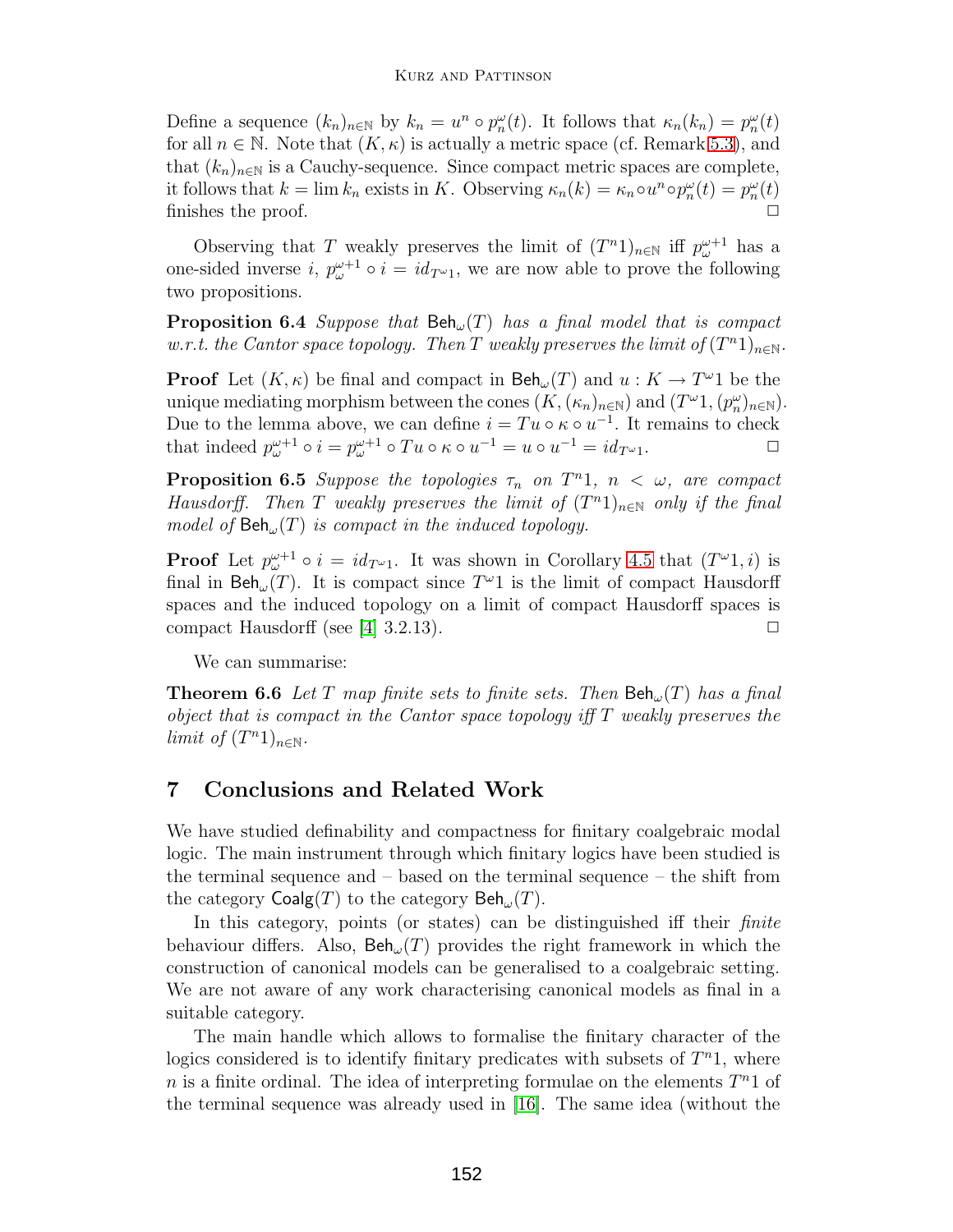restriction to finite ordinals) also prevails in Moss [\[15\]](#page-21-1).There, formulae are constructed using infinitary conjunctions (which do not change the degree of the formulae) and the application of the signature functor  $T$  (increasing the degree of the constructed formulae by 1).

The signature functors (and hence the logics) which have been discussed in the present paper are all one-sorted.The standard passage to multi-sorted signatures, i.e. endofunctors  $\mathsf{Set}^n \to \mathsf{Set}^n$  is standard and allows to include the logics discussed in [\[7,](#page-20-7)[19\]](#page-21-13), which also rely on (syntactically defined) predicate liftings. Since the endofunctors discussed in loc. cit. are all  $\omega$ -accessible, final coalgebras and canonical models coincide for these logics (which is also reflected by the fact that they are strong enough to characterise behavioural equivalence).

A coalgebraic representation of the Cantor discontinuum has also been given in [\[18\]](#page-21-14) in the category of posets.The cantor space topology discussed in the present paper arises in a different way: We start with a final coalgebra on the category of sets, which is then equipped with a natural topology.

# **Acknowledgements**

We would like to thank the referees for useful comments, some of which could not have been incorporated in the present version but had to be saved for future work. Also thanks to Clemens Kupke for the careful reading of a previous draft.

# <span id="page-20-1"></span>**References**

- [1] J. Ad´amek and V. Koubek. On the greatest fixed point of a set functor. *Theoretical Computer Science*, 150:57–75, 1995.
- <span id="page-20-5"></span>[2] M. Barr. Terminal coalgebras in well-founded set theory. *Theoretical Computer Science*, 114(2):299–315, June 1993.
- <span id="page-20-3"></span>[3] P. Blackburn, M. de Rijke, and Y. Venema. *Modal Logic*. Cambridge University Press, 2001. See also <http://www.mlbook.org>.
- <span id="page-20-6"></span><span id="page-20-2"></span>[4] Ryszard Engelking. *General Topology*. Heldermann Verlag, 1989.
- <span id="page-20-4"></span>[5] Jelle Gerbrandy. *Bisimulations on Planet Kripke*. PhD thesis, 1999.
- [6] Robert Goldblatt. *Logics of Time and Computation*, volume 7 of *CSLI Lecture Notes*. Center for the Study of Language and Information, Stanford University, 1992. Second Edition.
- <span id="page-20-7"></span>[7] B. Jacobs. Many-sorted coalgebraic modal logic: a model-theoretic study. *Theoret. Informatics and Applications*, 35(1):31–59, 2001.
- <span id="page-20-0"></span>[8] Bart Jacobs. The temporal logic of coalgebras via galois algebras. Technical Report CSI-R9906, Computing Science Institute Nijmegen, 1999.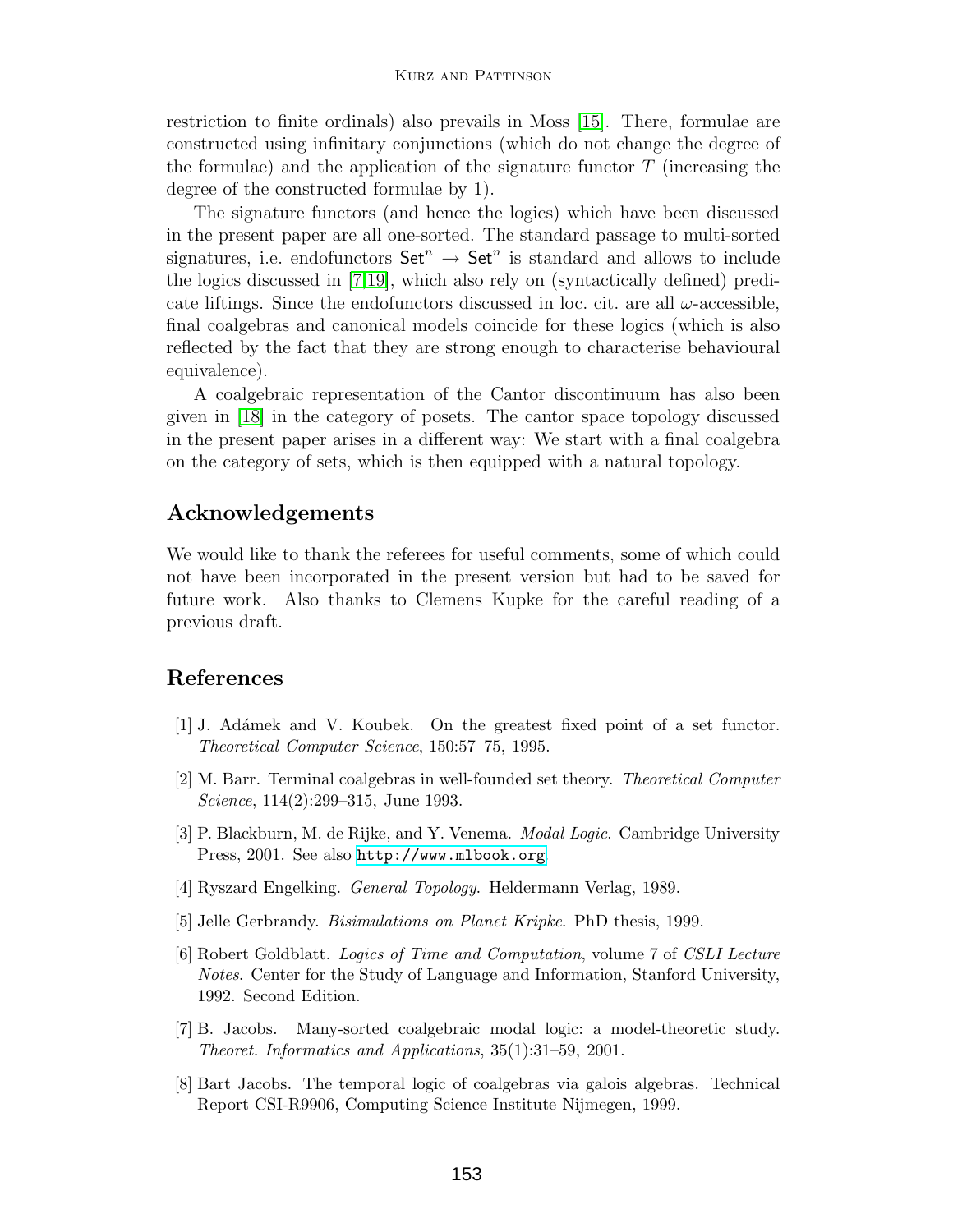- <span id="page-21-5"></span>[9] Bart Jacobs. Many-sorted coalgebraic modal logic: a model-theoretic study. *Theoretical Informatics and Applications*, 35(1):31–59, 2001.
- <span id="page-21-11"></span><span id="page-21-10"></span>[10] John Kelley. *General Topology*. Springer, 1955.
- [11] Alexander Kurz. *Logics for Coalgebras and Applications to Computer Science*. PhD thesis, Ludwig-Maximilians-Universität München, 2000. <http://www.informatik.uni-muenchen.de/~kurz>.
- <span id="page-21-6"></span>[12] Alexander Kurz. A co-variety-theorem for modal logic. In *Advances in Modal Logic 2*. Center for the Study of Language and Information, Stanford University, 2001. Selected Papers from AiML 2, Uppsala, 1998.
- <span id="page-21-7"></span>[13] Alexander Kurz. Modal rules are co-implications. In A. Corradini, M. Lenisa, and U. Montanari, editors, *Coalgebraic Methods in Computer Science (CMCS'01)*, volume 44.1 of *ENTCS*. Elsevier, 2001.
- <span id="page-21-2"></span>[14] Alexander Kurz. Specifying coalgebras with modal logic. *Theoretical Computer Science*, 260:119–138, 2001.
- <span id="page-21-1"></span>[15] Lawrence Moss. Coalgebraic logic. *Annals of Pure and Applied Logic*, 96:277– 317, 1999.
- <span id="page-21-8"></span>[16] Dirk Pattinson. Semantical principles in the modal logic of coalgebras. In *Proceedings 18th International Symposium on Theoretical Aspects of Computer Science (STACS 2001)*, volume 2010 of *LNCS*, Berlin, 2001. Springer. Also available as technical report at <http://www.informatik.uni-muenchen.de/~pattinso/>.
- <span id="page-21-14"></span><span id="page-21-9"></span>[17] Dirk Pattinson. Coalgebraic Modal Logic: Soundness, Completeness and Decidablility. Technical report, Institut für Informatik, LMU München, 2002.
- [18] Dusko Pavlovic and Vaughan Pratt. On coalgebra of real numbers. In B. Jacobs and J. Rutten, editors, *Electronic Notes in Theoretical Computer Science*, volume 19. Elsevier Science Publishers, 2000.
- <span id="page-21-13"></span><span id="page-21-4"></span>[19] M. R¨oßiger. Coalgebras and Modal Logic. In H. Reichel, editor, *Coalgebraic Methods in Computer Science (CMCS'2000)*, volume 33, 2000.
- [20] Martin Rößiger. Coalgebras and modal logic. In Horst Reichel, editor, *Coalgebraic Methods in Computer Science (CMCS'00)*, volume 33 of *Electronic Notes in Theoretical Computer Science*, pages 299–320, 2000.
- <span id="page-21-3"></span>[21] Martin R¨oßiger. From modal logic to terminal coalgebras. *Theoretical Computer Science*, 260:209–228, 2001.
- <span id="page-21-0"></span>[22] J.J.M.M. Rutten. Universal coalgebra: A theory of systems. *Theoretical Computer Science*, 249:3–80, 2000. First appeared as technical report CS R 9652, CWI, Amsterdam, 1996.
- <span id="page-21-12"></span>[23] Johan van Benthem. *Modal Logic and Classical Logic*. Bibliopolis, Naples, 1983.